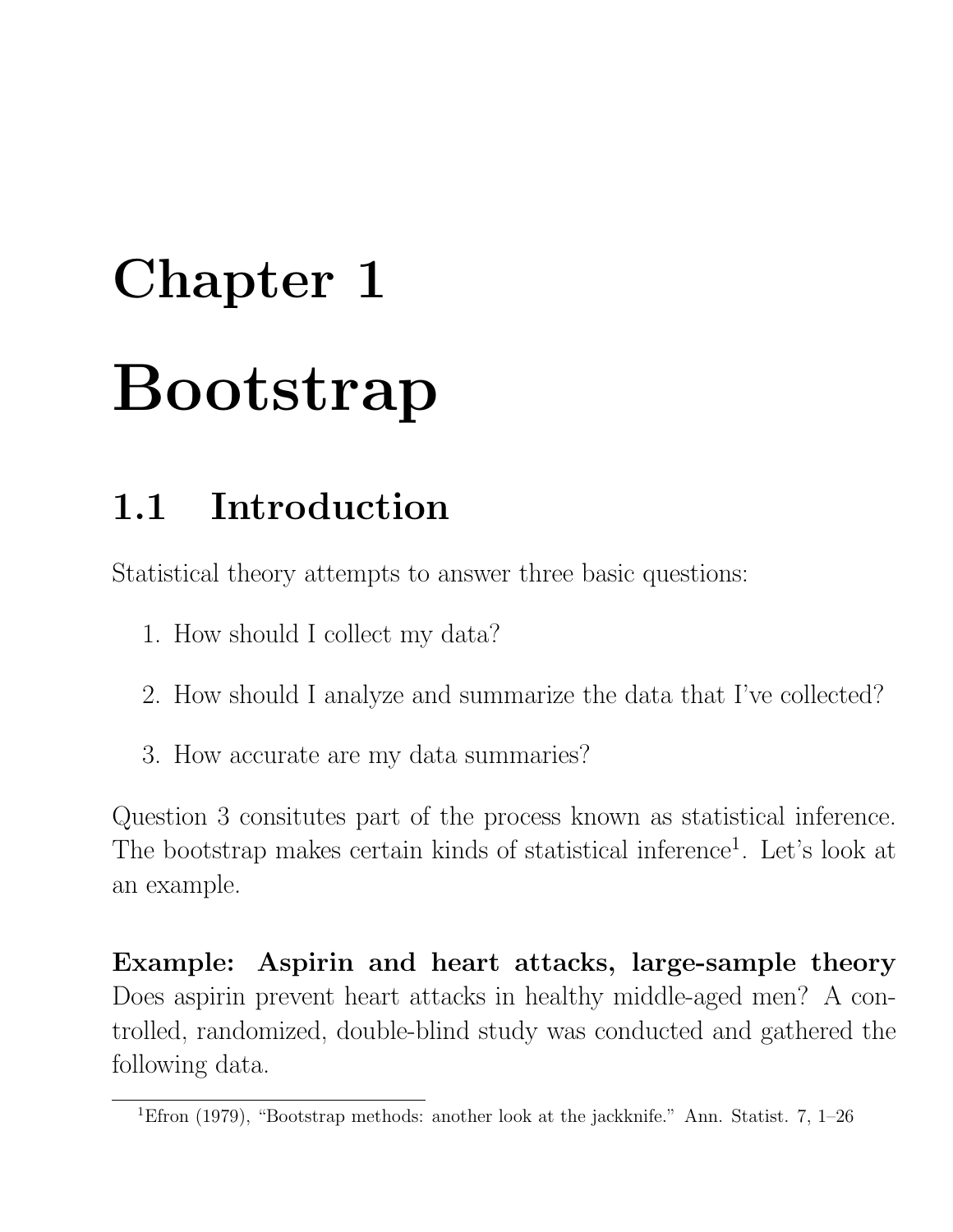|                | (fatal plus non-fatal) |          |  |  |
|----------------|------------------------|----------|--|--|
|                | heart attacks          | subjects |  |  |
| aspirin group: | 104                    | 11037    |  |  |
| placebo group: | 189                    | 11034    |  |  |

A good experimental design, such as this one, simplifies the results! The ratio of the two rates (the risk ratio) is

$$
\hat{\theta} = \frac{104/11037}{189/11034} = 0.55.
$$

Because of the solid experimental design, we can believe that the aspirintakers only have 55% as many heart attacks as the placebo-takers.

We are not really interested in the estimated ratio  $\hat{\theta}$ , but the true ratio,  $\theta$ . That is the ratio if we could treat all possible subjects, not just a sample of them. Large sample theory tells us that the log risk ratio has an approximate Normal distribution. The standard error of the log risk ratio is estimated simply by the square root of the sum of the reciprocals of the four frequencies:

$$
SE(\log(RR)) = \sqrt{\frac{1}{104} + \frac{1}{189} + \frac{1}{11037} + \frac{1}{11034}} = 0.1228
$$

The 95% CI for  $log(\theta)$  is

 $log(\hat{\theta}) \pm 1.96 \times SE(log(RR)), \quad (-0.839, -0.357),$ 

and expontiating gives the CI on the ratio scale,

$$
\exp\{\log(\hat{\theta}) \pm 1.96 \times \text{SE}(\log(RR))\}, \quad (0.432, 0.700).
$$

The same data that allowed us to estimate the ratio  $\theta$  with  $\hat{\theta} = 0.55$  also allowed us to get an idea of the estimate's accuracy.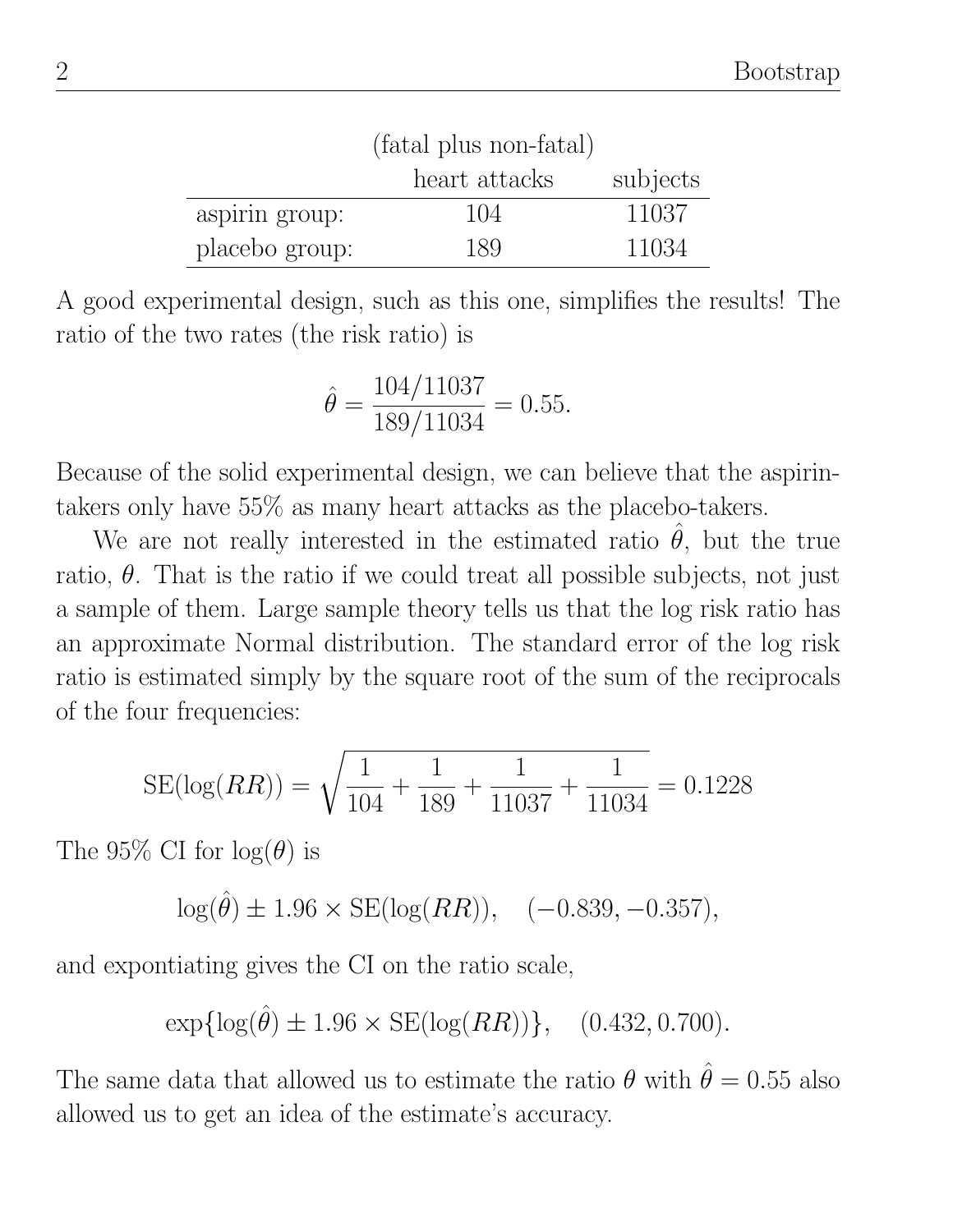Example: Aspirin and strokes, large-sample theory The aspirin study tracked strokes as well as heart attacks.

|                |     | strokes subjects |
|----------------|-----|------------------|
| aspirin group: | 119 | 11037            |
| placebo group: | 98  | 11034            |

The ratio of the two rates (the risk ratio) is

$$
\hat{\theta} = \frac{119/11037}{98/11034} = 1.21.
$$

It looks like aspirin is actually harmful, now, however the 95% interval for the true stroke ratio  $\theta$  is (0.925, 1.583). This includes the neutral value  $\theta = 1$ , at which aspirin would be no better or worse than placebo for strokes.

# 1.2 Bootstrap

The bootstrap is a data-based simulation method for statistical inference, which can be used to produce inferences like those in the previous slides. The term "bootstrap" comes from literature. In "The Adventures of Baron Munchausen", by Rudolph Erich Raspe, the Baron had fallen to the bottom of a deep lake, and he thought to get out by *pulling himself up by* his own bootstraps.

## 1.2.1 Ideal versus Bootstrap world, sampling distributions

#### Ideal world

1. Population of interest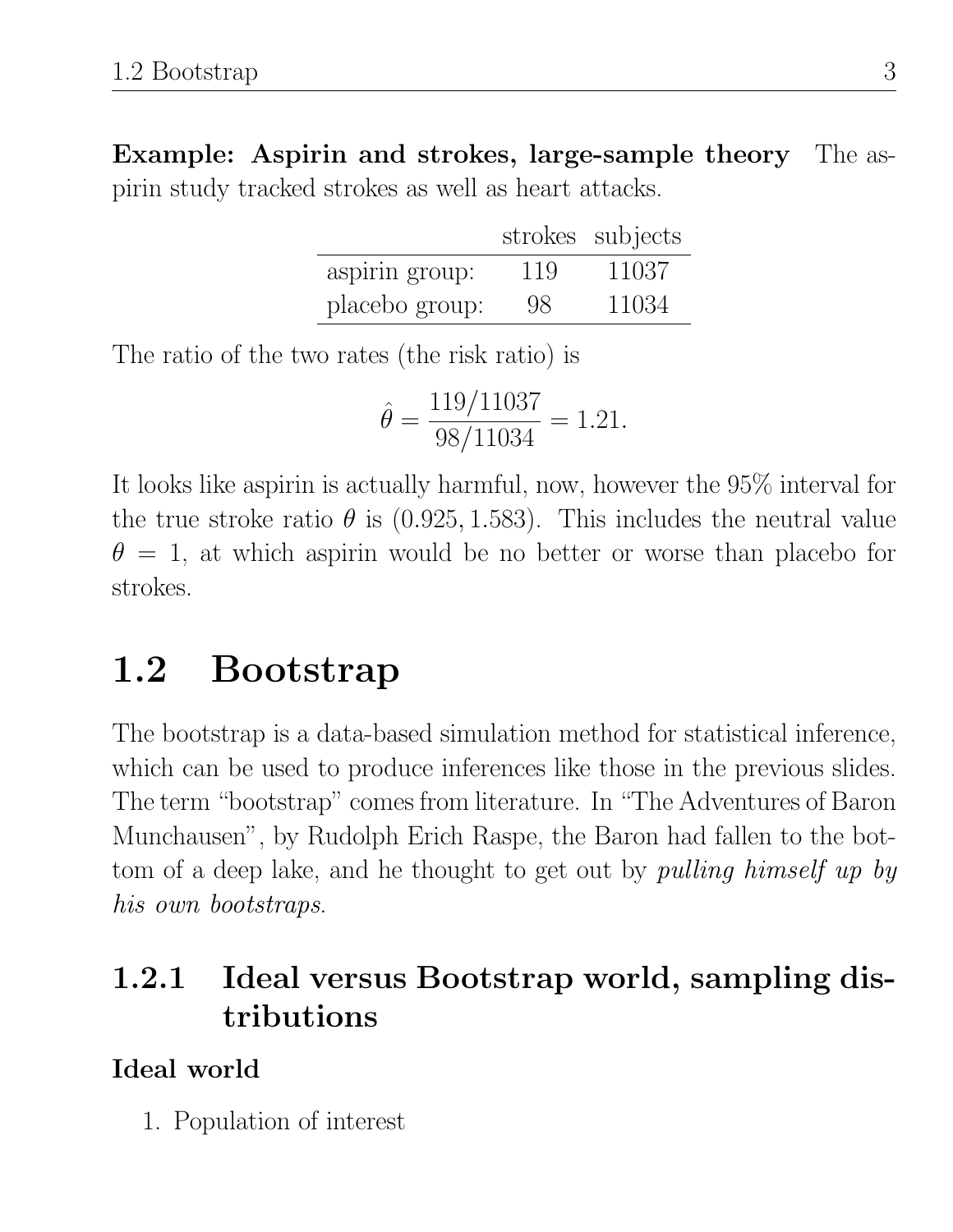- 2. Obtain many simple random samples (SRSs) of size  $n$
- 3. For each SRS, calculate statistic of interest  $(\theta)$
- 4. Sampling distribution is the distribution of the calculated statistic

### Bootstrap world

- 1. Population of interest; One empirical distribution based on a sample of size  $n$
- 2. Obtain many bootstrap resamples of size  $n$
- 3. For each resample, calculate statistic of interest  $(\theta^*)$
- 4. Bootstrap distribution is the distribution of the calculated statistic
- 5. Bootstrap distribution estimates the sampling distribution centered at the statistic (not the parameter).

Example: Aspirin and strokes, bootstrap Here's how the bootstrap works in the stroke example. We create two populations:

- the first consisting of 119 ones and  $11037 119 = 10918$  zeros,
- the second consisting of 98 ones and  $11034 98 = 10936$  zeros.

We draw with replacement a sample of 11037 items from the first population, and a sample of 11034 items from the second population. Each is called a bootstrap sample. From these we derive the bootstrap replicate of  $\hat{\theta}$ :

$$
\hat{\theta}^* = \frac{\text{Proportion of ones in bootstrap sample 1}}{\text{Proportion of ones in bootstrap sample 2}}.
$$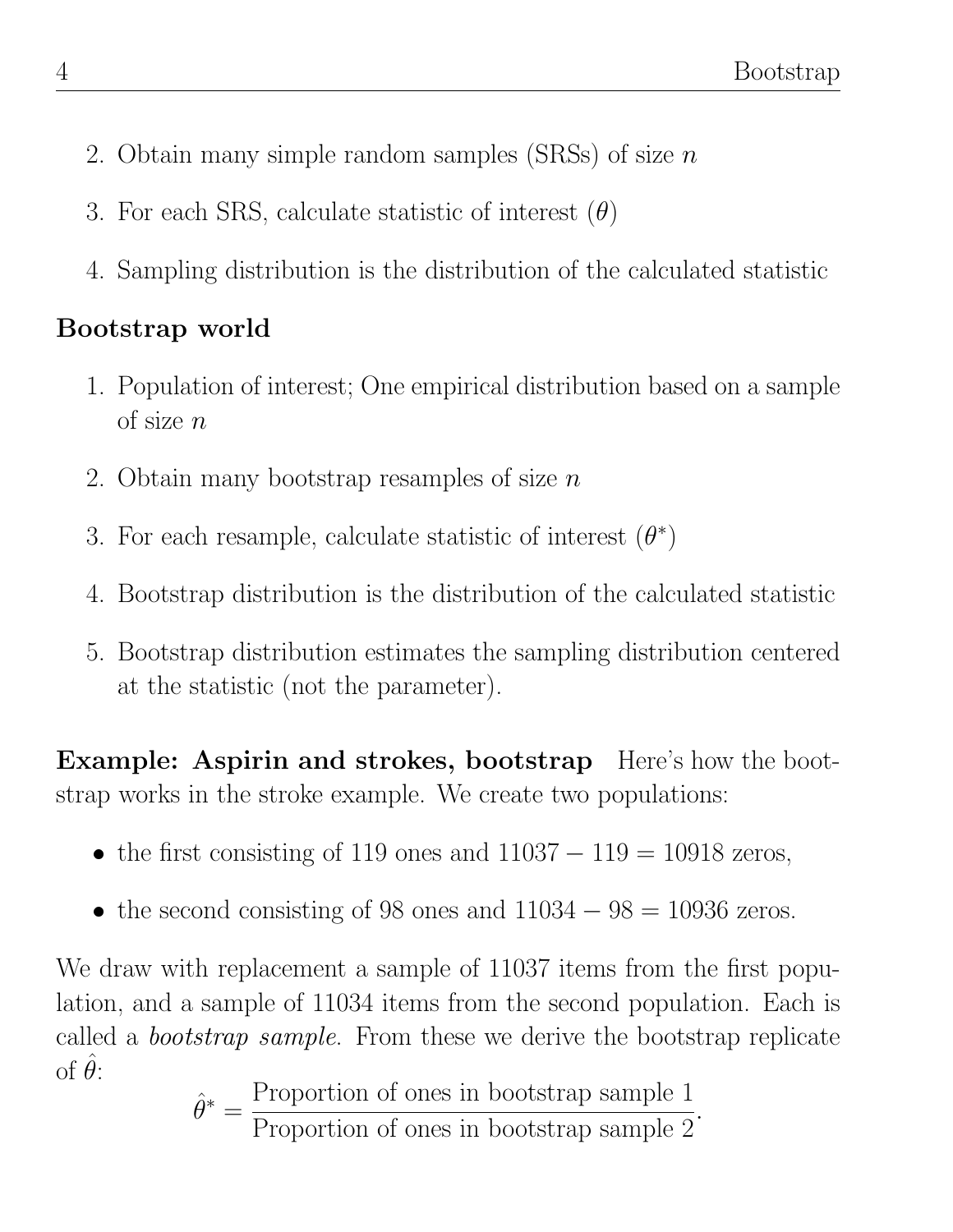Repeat this process a large number of times, say 10000 times, and obtain 10000 bootstrap replicates  $\hat{\theta}^*$ . The summaries are in the code, followed by a histogram of bootstrap replicates,  $\hat{\theta}^*$ .

```
# sample size (n) and successes (s) for sample 1 (aspirin) and 2 (placebo)
n <- c(11037, 11034)
s \leq c(119, 98)# data for samples 1 and 2, where 1 = success (stroke), 0 = failure (no stroke)
dat1 <- c(rep(1, s[1]), rep(0, n[1] - s[1]))
dat2 <- c(rep(1, s[2]), rep(0, n[2] - s[2]))
# draw R bootstrap replicates
R <- 10000
# init location for bootstrap samples
bs1 \leftarrow rep(NA, R)bs2 \leftarrow rep(NA, R)# draw R bootstrap resamples of proportions
for (i in 1:R) \{# proportion of successes in bootstrap samples 1 and 2
  # (as individual steps for group 1:)
  resam1 \leq - sample(data1, n[1], replace = TRUE)success1 <- sum(resam1)
  bs1[i] <- success1 / n[1]# (as one line for group 2:)
  bs2[i] \leq sum(sample(dat2, n[2], replace = TRUE)) / n[2]
}
# bootstrap replicates of ratio estimates
rat \leftarrow bs1 / bs2
# sort the ratio estimates to obtain bootstrap CI
rat.sorted <- sort(rat)
# 0.025th and 0.975th quantile gives equal-tail bootstrap CI
CI.bs \leq c(rat.sorted[round(0.025*R)], rat.sorted[round(0.975*R+1)])
CI.bs
## [1] 0.9399 1.5878
## Plot the bootstrap distribution with CI
# First put data in data.frame for ggplot()
```

```
library(ggplot2)
p \leftarrow \text{gplot}(dat.rat, aes(x = rat))p <- p + geom_histogram(aes(y=..density..)
```
dat.rat <- data.frame(rat)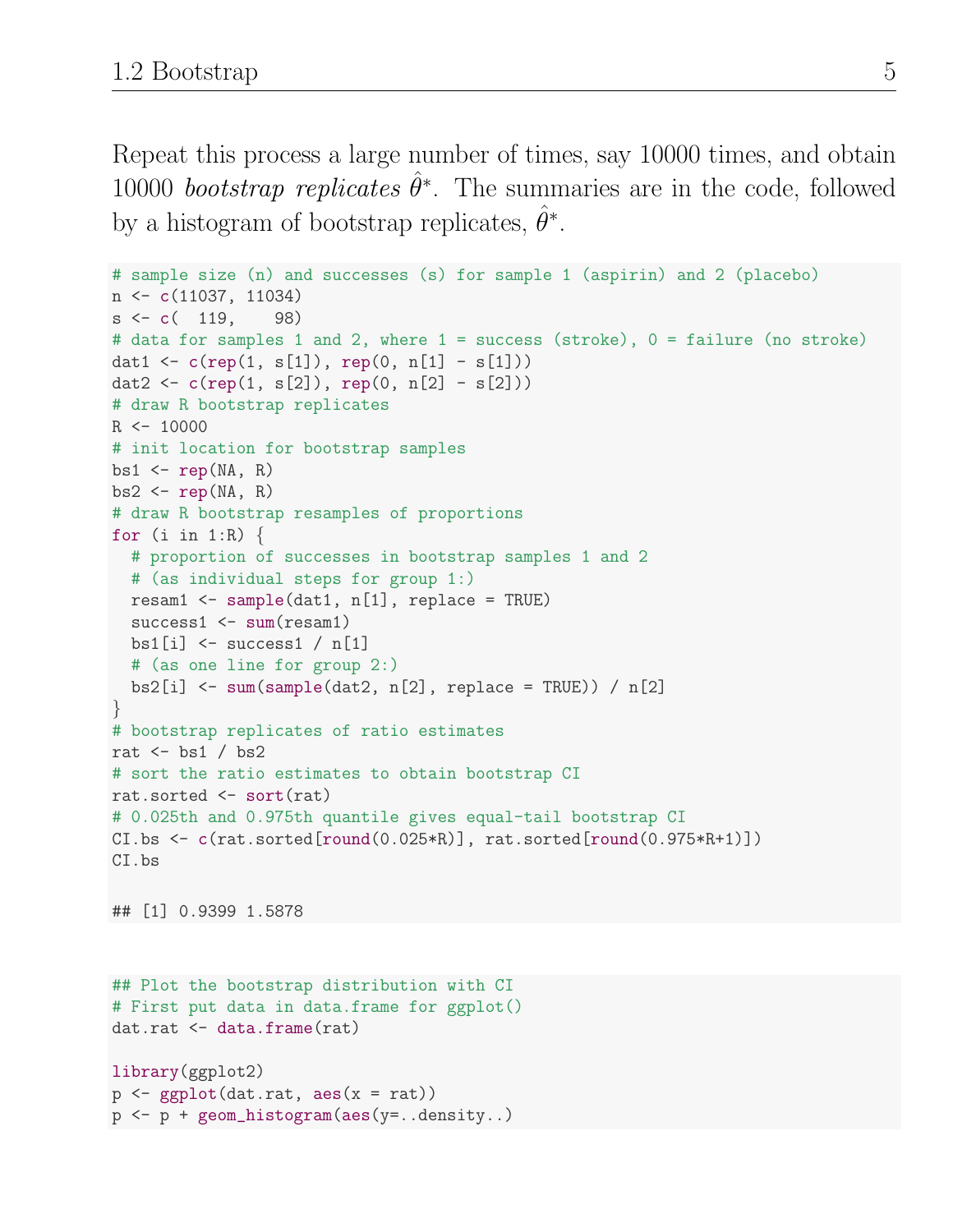```
, binwidth=0.02
                           , colour="black", fill="white")
  # Overlay with transparent density plot
p <- p + geom_density(alpha=0.2, fill="#FF6666")
# vertical line at 1 and CI
p <- p + geom_vline(aes(xintercept=1), colour="#BB0000", linetype="dashed")
p <- p + geom_vline(aes(xintercept=CI.bs[1]), colour="#00AA00", linetype="longdash")
p <- p + geom_vline(aes(xintercept=CI.bs[2]), colour="#00AA00", linetype="longdash")
p <- p + labs(title = "Bootstrap distribution of relative risk ratio, strokes")
p \leftarrow p + x \cdot \text{lab("ratio (red = 1, green = bootstrap CI)}")print(p)
```
## Warning: position\_stack requires constant width: output may be incorrect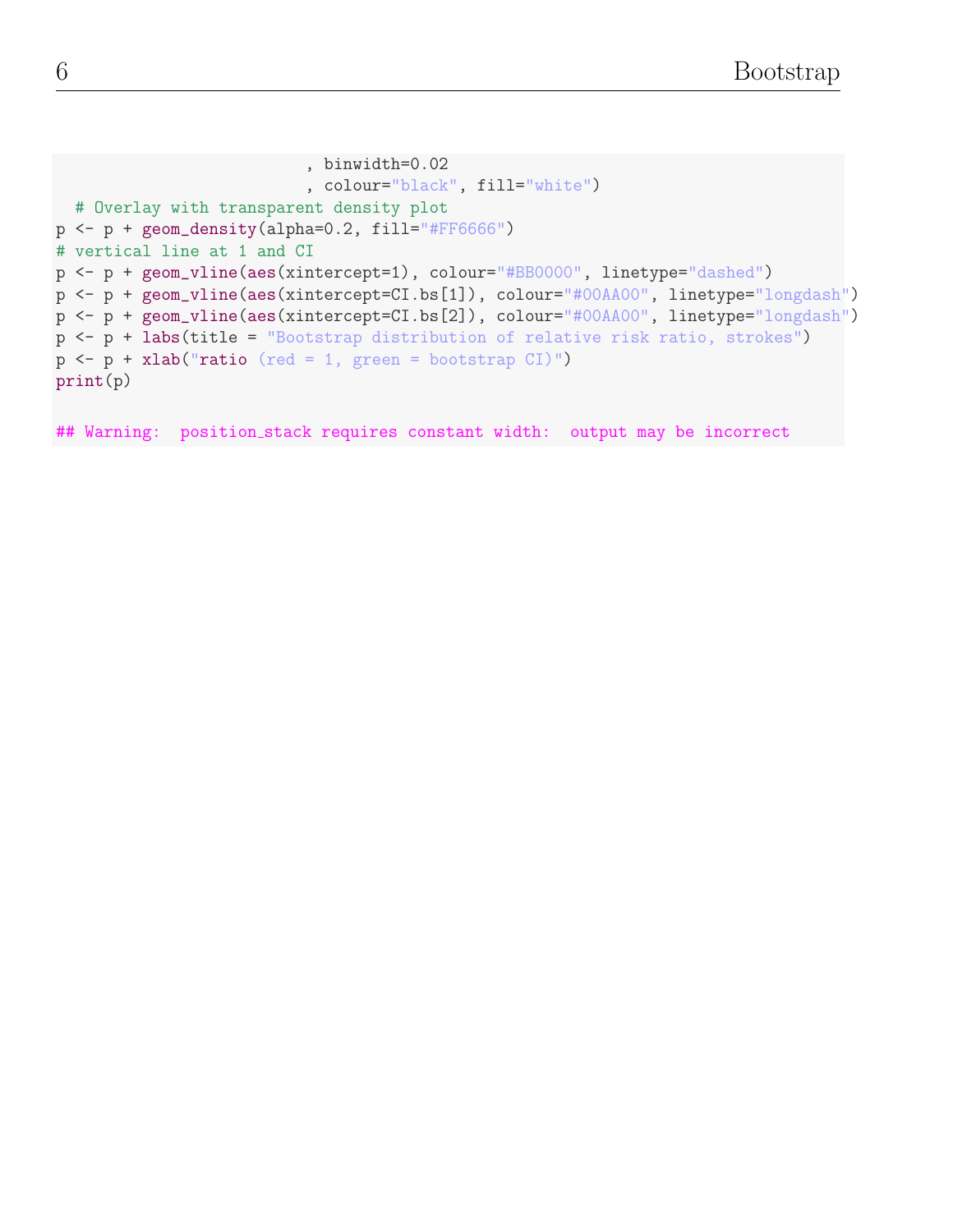

In this simple case, the confidence interval derived from the bootstrap (0.94, 1.588) agrees very closely with the one derived from statistical theory (0.925, 1.583). Bootstrap methods are intended to simplify the calculation of inferences like those using large-sample theory, producing them in an automatic way even in situations much more complicated than the risk ratio in the aspirin example.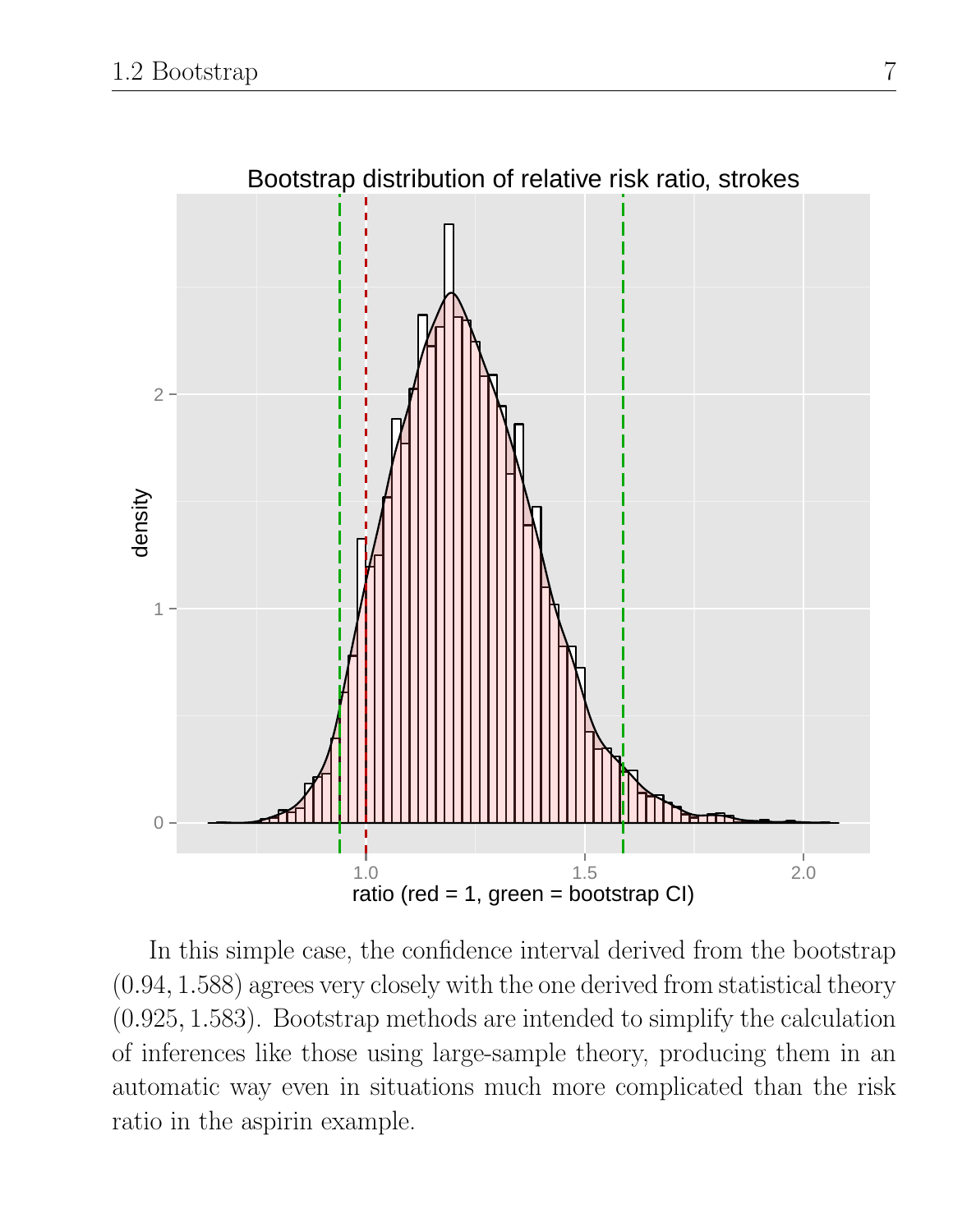## 1.2.2 The accuracy of the sample mean

For sample means, and essentially *only* for sample means, an accuracy formula (for the standard error of the parameter) is easy to obtain (using the delta method). We'll see how to use the bootstrap for the sample mean, then for the more complicated situation of assessing the accuracy of the median.

Bootstrap Principle The plug-in principle is used when the underlying distribution is unknown and you substitute your best guess for what that distribution is. What to substitute?

Empirical distribution ordinary bootstrap

Smoothed distribution (kernel) smoothed bootstrap

Parametric distribution parametric bootstrap

Satisfy assumptions such as the null hypothesis

This substitution works in many cases, but not always. Keep in mind that the bootstrap distribution is centered at the statistic, not the parameter. Implemention is done by Monte Carlo sampling.

The bootstrap in commonly implemented in one of two ways, nonparametrically or parametrically. An *exact* nonparametric bootstrap requires  $n^n$  samples! That's one for every possible combination of each of n observation positions taking the value of each of  $n$  observations. This is sensibly approximated by using the Monte Carlo strategy of drawing a large number (1000 or 10000) of random resamples. On the other hand, a parametric bootstrap first assumes a distribution for the population (such as a normal distribution) and estimates the distributional parameters (such as the mean and variance) from the observed sample. Then,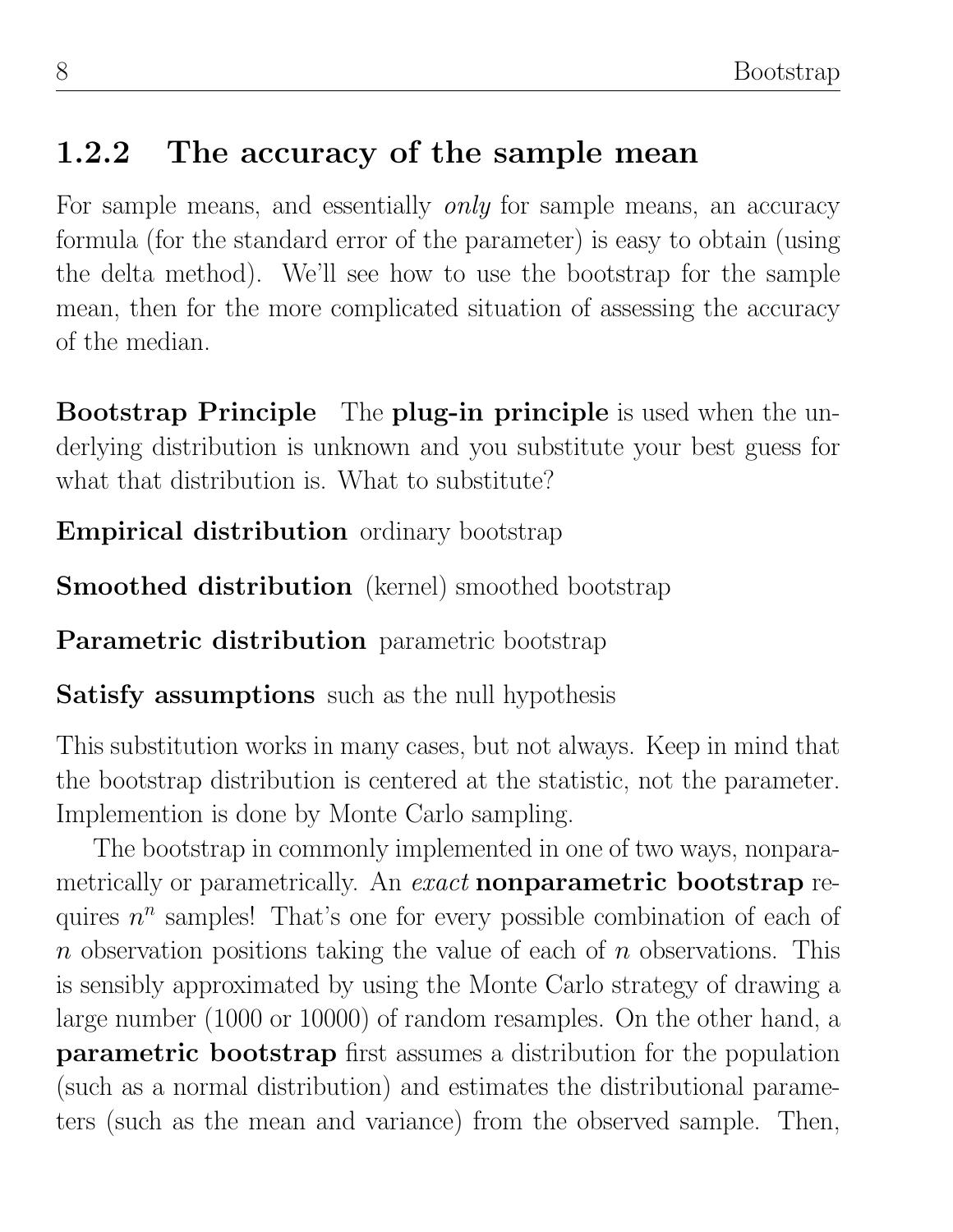the Monte Carlo strategy is used to draw a large number (1000 or 10000) of samples from the estimated parametric distribution.

Example: Mouse survival, two-sample t-test, mean Sixteen mice were randomly assigned to a treatment group or a control group. Shown are their survival times, in days, following a test surgery. Did the treatment prolong survival?

| Group | Data                        | $n_{\rm}$               | Mean SE |             |
|-------|-----------------------------|-------------------------|---------|-------------|
|       | Control: 52, 104, 146, 10,  | 9                       |         | 56.22 14.14 |
|       | 51, 30, 40, 27, 46          |                         |         |             |
|       | Treatment: 94, 197, 16, 38, | $7\overline{7}$         |         | 86.86 25.24 |
|       | 99, 141, 23                 |                         |         |             |
|       |                             | Difference: 30.63 28.93 |         |             |

Numerical and graphical summaries of the data are below. There seems to be a slight difference in variability between the two treatment groups.

```
treatment <- c(94, 197, 16, 38, 99, 141, 23)
control <- c(52, 104, 146, 10, 51, 30, 40, 27, 46)
survive \leftarrow c(treatment, control)
group <- c(rep("Treatment", length(treatment)), rep("Control", length(control)))
mice <- data.frame(survive, group)
library(plyr)
# ddply "dd" means the input and output are both data.frames
mice.summary <- ddply(mice,
                       "group",
                      function(X) {
                       data.frame(m = mean(X$survive),
                                   s = sd(X$survive),
                                   n = length(X$survive)
                                  )
                      }
                    )
# standard errors
mice.summary$se <- mice.summary$s/sqrt(mice.summary$n)
# individual confidence limits
mice.summary$ci.l <- mice.summary$m - qt(1-.05/2, df=mice.summary$n-1) * mice.summary$se
mice.summary$ci.u <- mice.summary$m + qt(1-.05/2, df=mice.summary$n-1) * mice.summary$se
```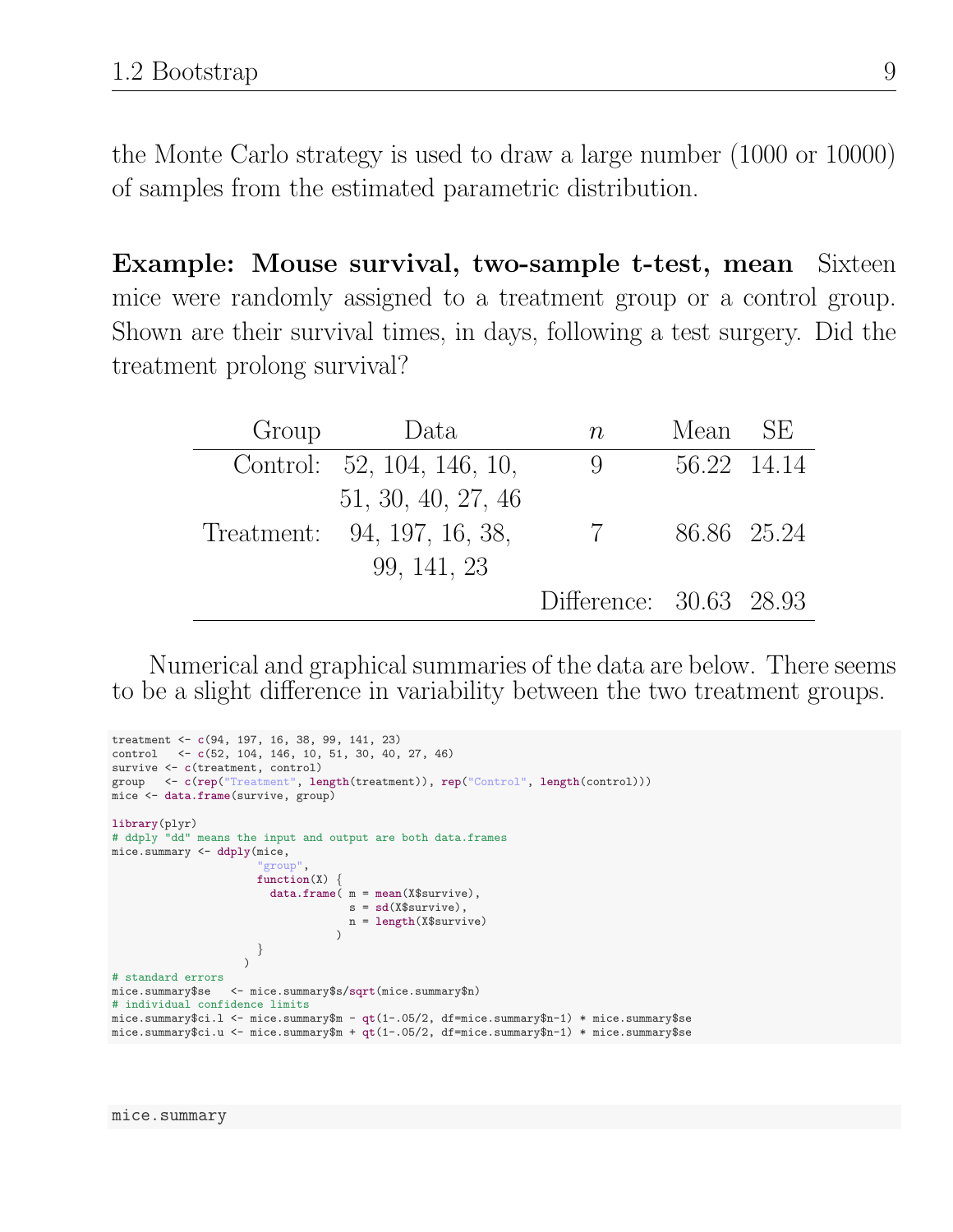## group m s n se ci.l ci.u ## 1 Control 56.22 42.48 9 14.16 23.57 88.87 ## 2 Treatment 86.86 66.77 7 25.24 25.11 148.61

diff(mice.summary\$m) #\$

## [1] 30.63

```
# histogram using ggplot
p <- ggplot(mice, aes(x = survive))
p <- p + geom_histogram(binwidth = 20)
p \leftarrow p + \text{facet\_grid}(\text{group} \sim .)p <- p + labs(title = "Mouse survival following a test surgery") + xlab("Survival (days)")
print(p)
```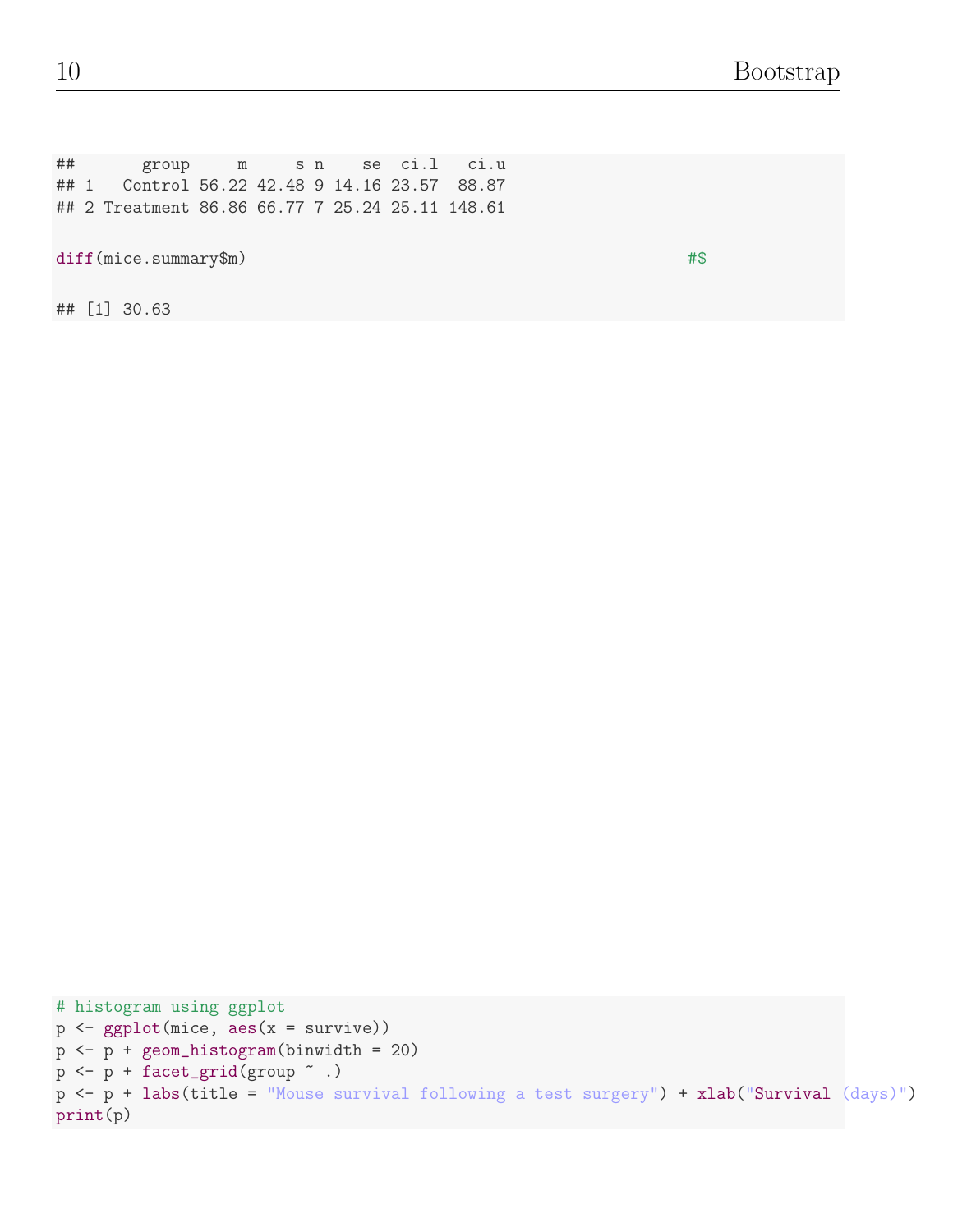

The standard error for the difference is  $28.93 = \sqrt{25.24^2 + 14.14^2}$ , so the observed difference of 30.63 is only 30.63/28.93=1.05 estimated standard errors greater than zero, an *insignificant* result.

The two-sample *t*-test of the difference in means confirms the lack of statistically significant difference between these two treatment groups with a p-value=0.3155.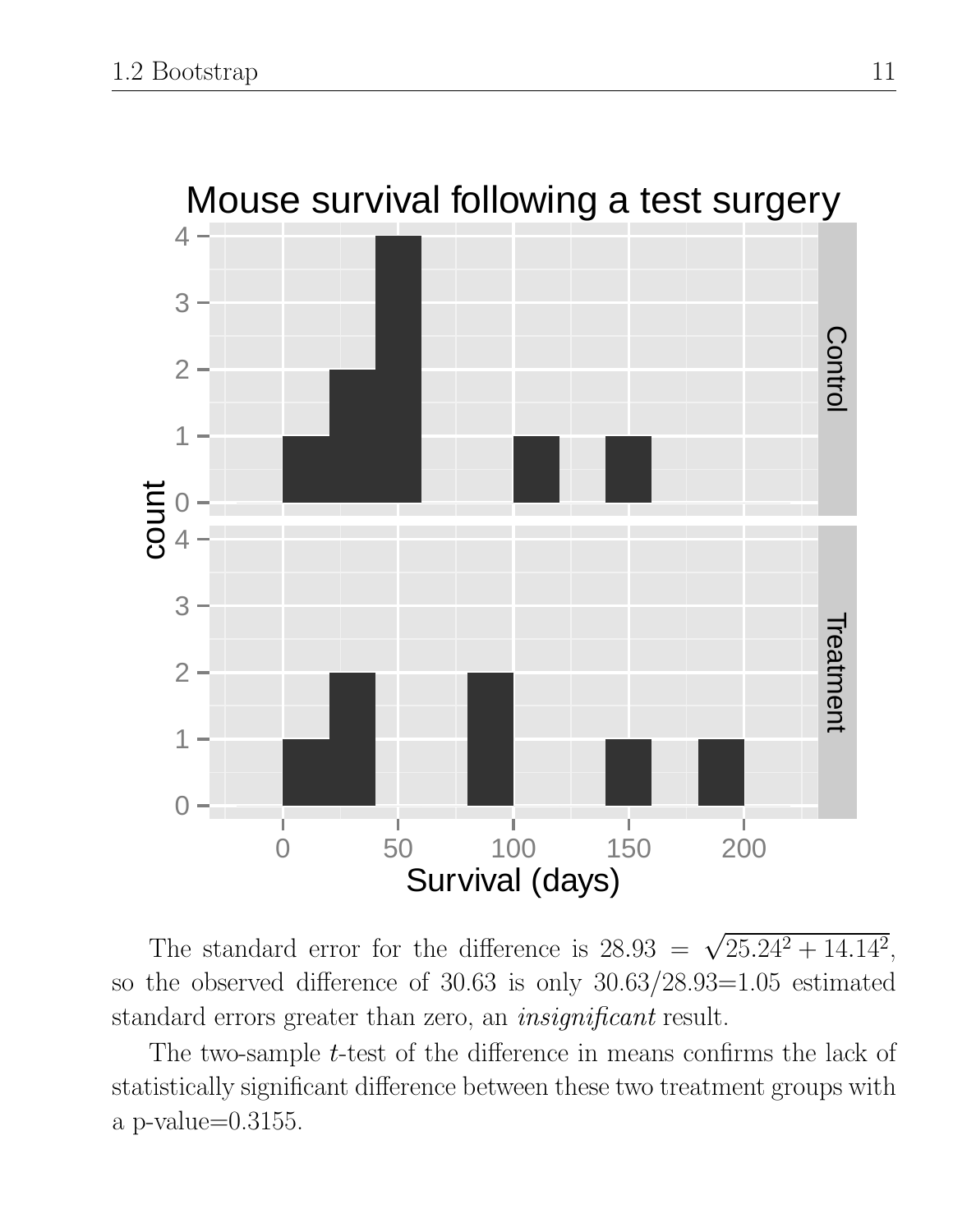```
t.test(survive ~ group, data = mice)
##
## Welch Two Sample t-test
##
## data: survive by group
## t = -1.059, df = 9.654, p-value = 0.3155
## alternative hypothesis: true difference in means is not equal to 0
## 95 percent confidence interval:
## -95.42 34.15
## sample estimates:
## mean in group Control mean in group Treatment
## 56.22 86.86
```
But these are small samples, and the control sample does not look normal. We could do a nonparametric two-sample test of difference of medians. Or, we could use the bootstrap to make our inference.

Example: Mouse survival, two-sample bootstrap, mean Here's how the bootstrap works in the two-sample mouse example. We draw with replacement from each sample, calculate the mean for each sample, then take the difference in means. Each is called a bootstrap sample of the difference in means. From these we derive the bootstrap replicate of  $\hat{\mu}$ :

$$
\hat{\mu}^* = \bar{x}^* - \bar{y}^*.
$$

Repeat this process a large number of times, say 10000 times, and obtain 10000 bootstrap replicates  $\hat{\mu}^*$ . The summaries are in the code, followed by a histogram of bootstrap replicates,  $\hat{\mu}^*$ .

```
# draw R bootstrap replicates
R <- 10000
# init location for bootstrap samples
bs1 \leftarrow rep(NA, R)bs2 \leftarrow rep(NA, R)# draw R bootstrap resamples of means
```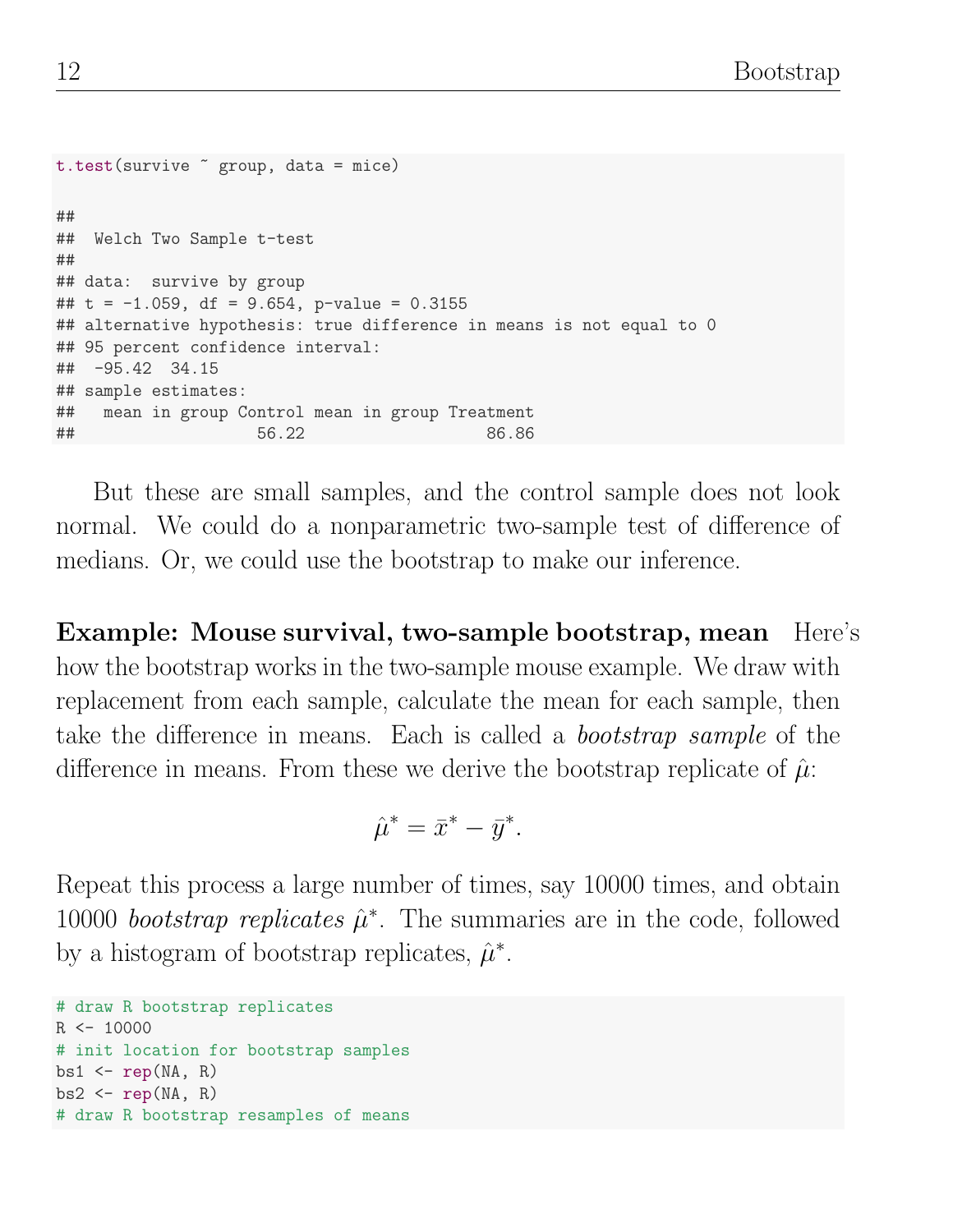```
for (i in 1:R) \{bs2[i] <- mean(sample(control, replace = TRUE))
  bs1[i] <- mean(sample(treatment, replace = TRUE))
}
# bootstrap replicates of difference estimates
bs.diff \leftarrow bs1 - bs2sd(bs.diff)
## [1] 27
# sort the difference estimates to obtain bootstrap CI
diff.sorted <- sort(bs.diff)
# 0.025th and 0.975th quantile gives equal-tail bootstrap CI
CI.bs \leq c(diff.sorted[round(0.025*R)], diff.sorted[round(0.975*R+1)])
CI.bs
## [1] -21.97 83.10
```

```
## Plot the bootstrap distribution with CI
# First put data in data.frame for ggplot()
dat.diff <- data.frame(bs.diff)
library(ggplot2)
p \leftarrow ggplot(dat.diff, aes(x = bs.diff))
p <- p + geom_histogram(aes(y=..density..)
                            , binwidth=5
                            , colour="black", fill="white")
  # Overlay with transparent density plot
p \leftarrow p + \text{geom\_density}(\text{alpha=0.2, fill=}"#FF6666")
# vertical line at 0 and CI
p <- p + geom_vline(aes(xintercept=0), colour="#BB0000", linetype="dashed")
p <- p + geom_vline(aes(xintercept=CI.bs[1]), colour="#00AA00", linetype="longdash")
p <- p + geom_vline(aes(xintercept=CI.bs[2]), colour="#00AA00", linetype="longdash")
p <- p + labs(title = "Bootstrap distribution of difference in survival time, median")
p \leftarrow p + \text{xlab("ratio (red = 0, green = bootstrap CI)"})print(p)
```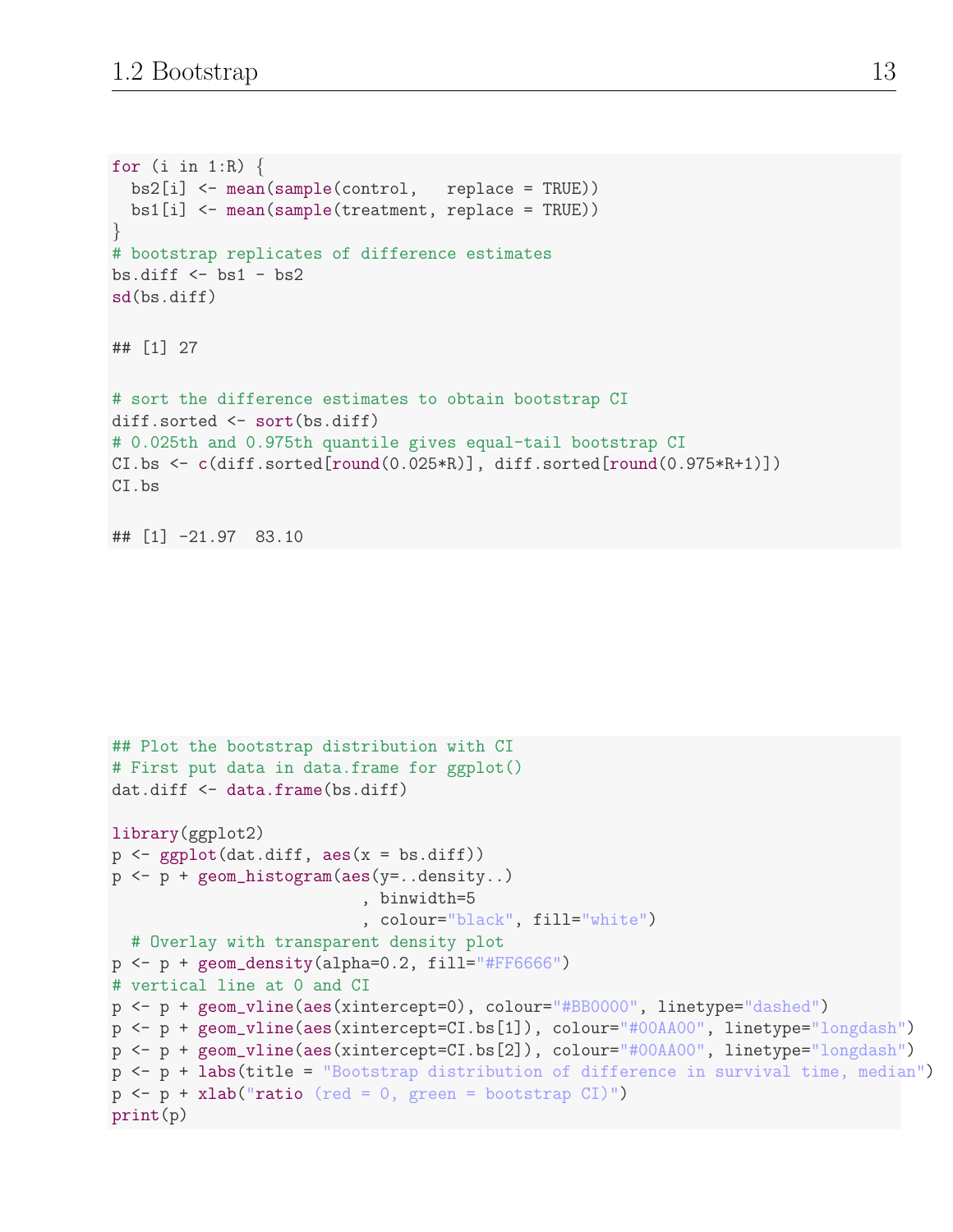

Example: Mouse survival, two-sample bootstrap, median For most statistics (such as the median) we don't have a formula for the limiting value of the standard error, but in fact no formula is needed. Instead, we use the numerical output of the bootstrap program. The summaries are in the code, followed by a histogram of bootstrap replicates,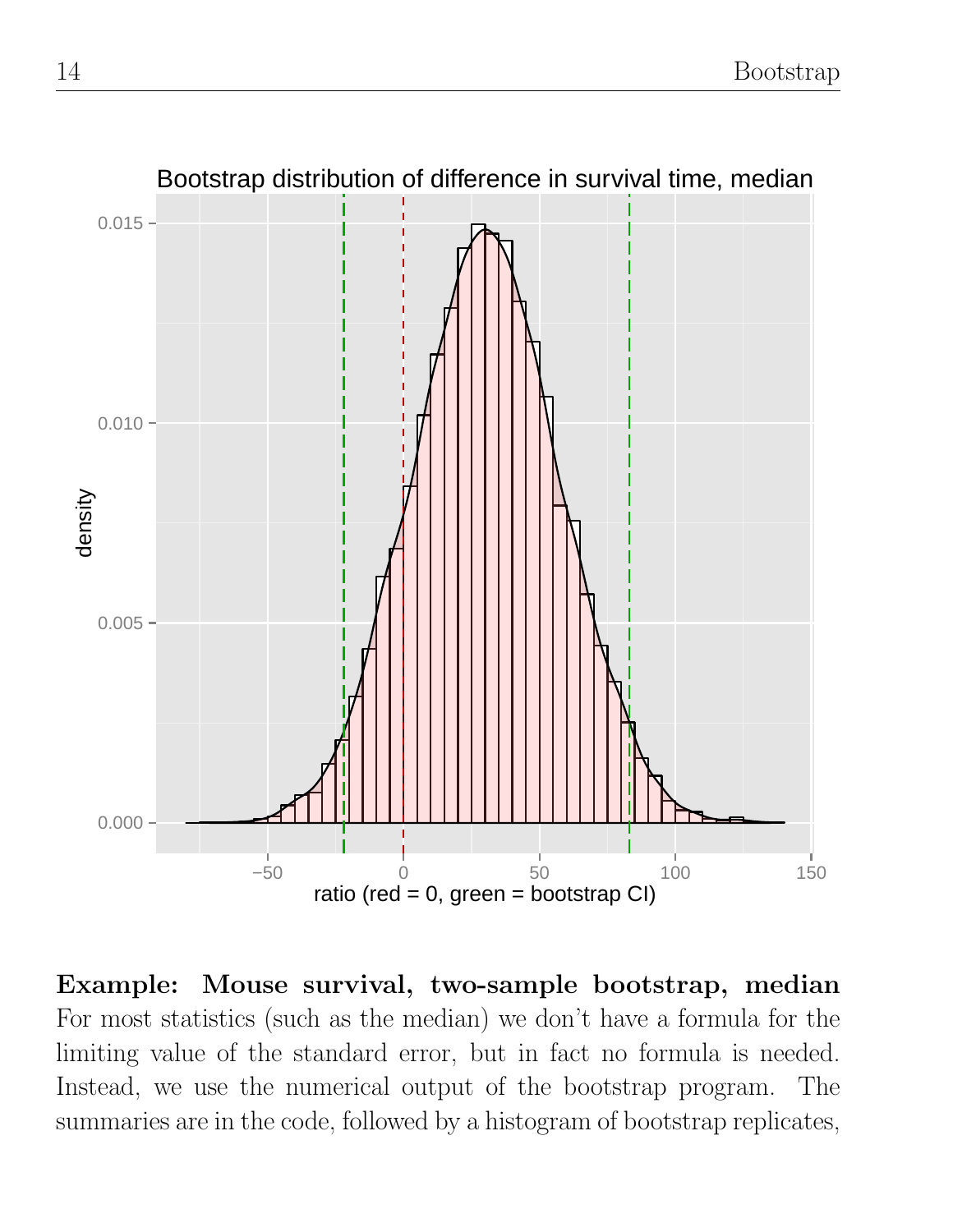### $\hat{\eta}^*$ .

| $\gamma$<br>(9)<br>Control: 52, 104, 146, 10,<br>46<br>51, 30, 40, 27, 46<br>$\overline{\mathcal{C}}$<br>(7)<br>Treatment: 94, 197, 16, 38,<br>94<br>99, 141, 23<br>$\overline{\mathcal{L}}$<br>Difference:<br>48<br>sort(control)<br>## $[1]$<br>10 27 30 40 46 51 52 104 146<br>sort(treatment)<br>16 23 38 94 99 141 197<br>## [1]<br># draw R bootstrap replicates<br>$R \leftarrow 10000$<br># init location for bootstrap samples<br>$bs1 \leftarrow rep(NA, R)$<br>$bs2 \leftarrow rep(NA, R)$<br># draw R bootstrap resamples of medians<br>for $(i \text{ in } 1:R)$ {<br>$bs2[i]$ <- median(sample(control, replace = TRUE))<br>$bs1[i]$ <- median(sample(treatment, replace = TRUE))<br>$\}$<br># bootstrap replicates of difference estimates<br>$bs.diff \leftarrow bs1 - bs2$<br>sd(bs.diff)<br>## [1] 40.43<br># sort the difference estimates to obtain bootstrap CI<br>$diff.sorted \leftarrow sort(bs.diff)$<br># 0.025th and 0.975th quantile gives equal-tail bootstrap CI<br>$CI.bs \leftarrow c(diff.sorted[round(0.025 * R)], diff.sorted[round(0.975 * R + 1)])$<br>CI.bs | Group | Data | (n) |  | Median est. SE |  |  |  |
|---------------------------------------------------------------------------------------------------------------------------------------------------------------------------------------------------------------------------------------------------------------------------------------------------------------------------------------------------------------------------------------------------------------------------------------------------------------------------------------------------------------------------------------------------------------------------------------------------------------------------------------------------------------------------------------------------------------------------------------------------------------------------------------------------------------------------------------------------------------------------------------------------------------------------------------------------------------------------------------------------------------------------------------------------------------------------------------------------|-------|------|-----|--|----------------|--|--|--|
|                                                                                                                                                                                                                                                                                                                                                                                                                                                                                                                                                                                                                                                                                                                                                                                                                                                                                                                                                                                                                                                                                                   |       |      |     |  |                |  |  |  |
|                                                                                                                                                                                                                                                                                                                                                                                                                                                                                                                                                                                                                                                                                                                                                                                                                                                                                                                                                                                                                                                                                                   |       |      |     |  |                |  |  |  |
|                                                                                                                                                                                                                                                                                                                                                                                                                                                                                                                                                                                                                                                                                                                                                                                                                                                                                                                                                                                                                                                                                                   |       |      |     |  |                |  |  |  |
|                                                                                                                                                                                                                                                                                                                                                                                                                                                                                                                                                                                                                                                                                                                                                                                                                                                                                                                                                                                                                                                                                                   |       |      |     |  |                |  |  |  |
|                                                                                                                                                                                                                                                                                                                                                                                                                                                                                                                                                                                                                                                                                                                                                                                                                                                                                                                                                                                                                                                                                                   |       |      |     |  |                |  |  |  |
|                                                                                                                                                                                                                                                                                                                                                                                                                                                                                                                                                                                                                                                                                                                                                                                                                                                                                                                                                                                                                                                                                                   |       |      |     |  |                |  |  |  |
|                                                                                                                                                                                                                                                                                                                                                                                                                                                                                                                                                                                                                                                                                                                                                                                                                                                                                                                                                                                                                                                                                                   |       |      |     |  |                |  |  |  |
|                                                                                                                                                                                                                                                                                                                                                                                                                                                                                                                                                                                                                                                                                                                                                                                                                                                                                                                                                                                                                                                                                                   |       |      |     |  |                |  |  |  |
|                                                                                                                                                                                                                                                                                                                                                                                                                                                                                                                                                                                                                                                                                                                                                                                                                                                                                                                                                                                                                                                                                                   |       |      |     |  |                |  |  |  |
| $\#$ # [1] -29 111                                                                                                                                                                                                                                                                                                                                                                                                                                                                                                                                                                                                                                                                                                                                                                                                                                                                                                                                                                                                                                                                                |       |      |     |  |                |  |  |  |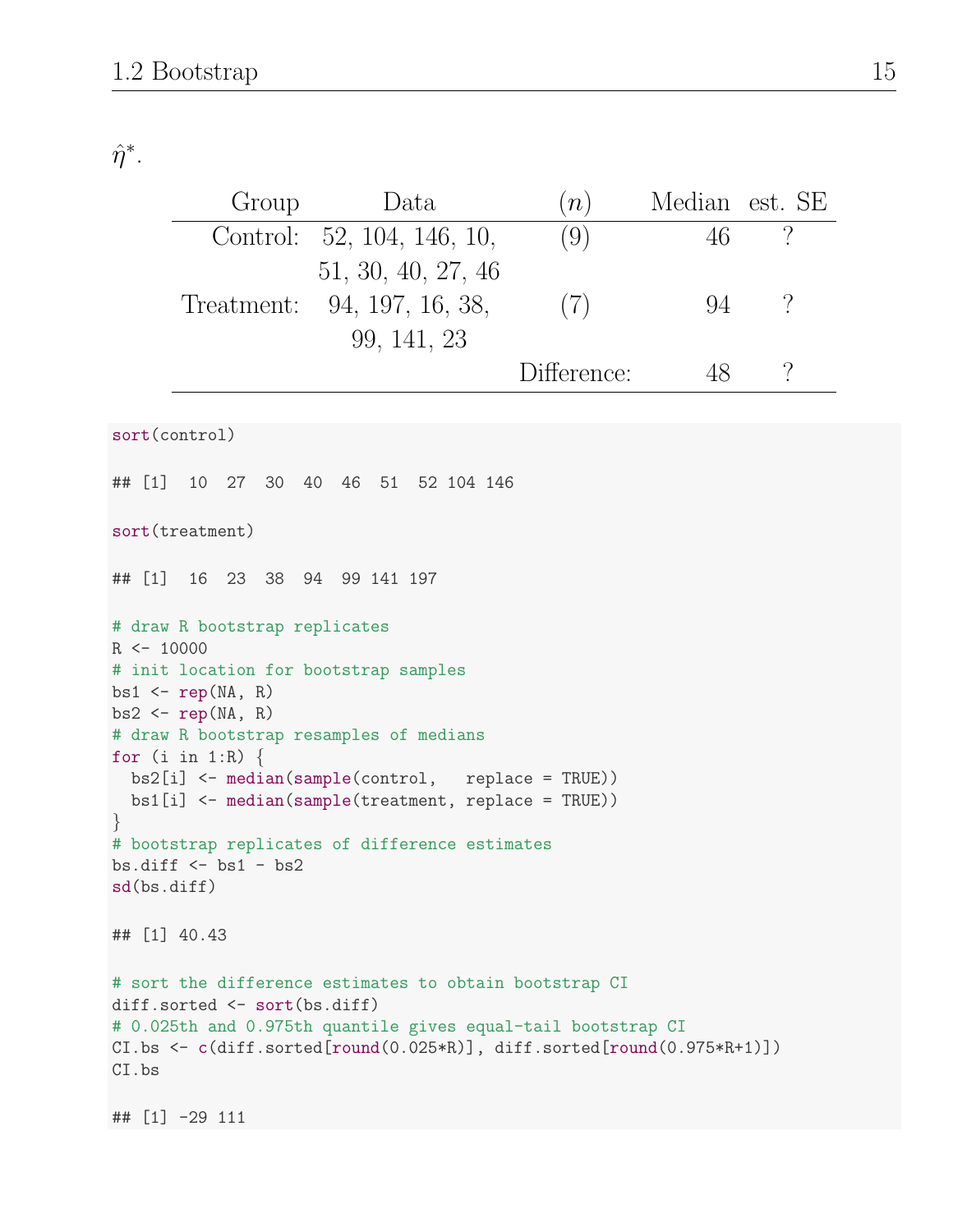```
## Plot the bootstrap distribution with CI
# First put data in data.frame for ggplot()
dat.diff <- data.frame(bs.diff)
library(ggplot2)
p \leftarrow ggplot(dat.diff, aes(x = bs.diff))
p <- p + geom_histogram(aes(y=..density..)
                            , binwidth=5
                            , colour="black", fill="white")
  # Overlay with transparent density plot
p \leftarrow p + geom\_density(alpha=0.2, fill='#FF6666")# vertical line at 0 and CI
p <- p + geom_vline(aes(xintercept=0), colour="#BB0000", linetype="dashed")
p <- p + geom_vline(aes(xintercept=CI.bs[1]), colour="#00AA00", linetype="longdash")
p <- p + geom_vline(aes(xintercept=CI.bs[2]), colour="#00AA00", linetype="longdash")
p <- p + labs(title = "Bootstrap distribution of difference in survival time, median")
p \leftarrow p + x \cdot \text{lab("ratio (red = 0, green = bootstrap CI)"})print(p)
```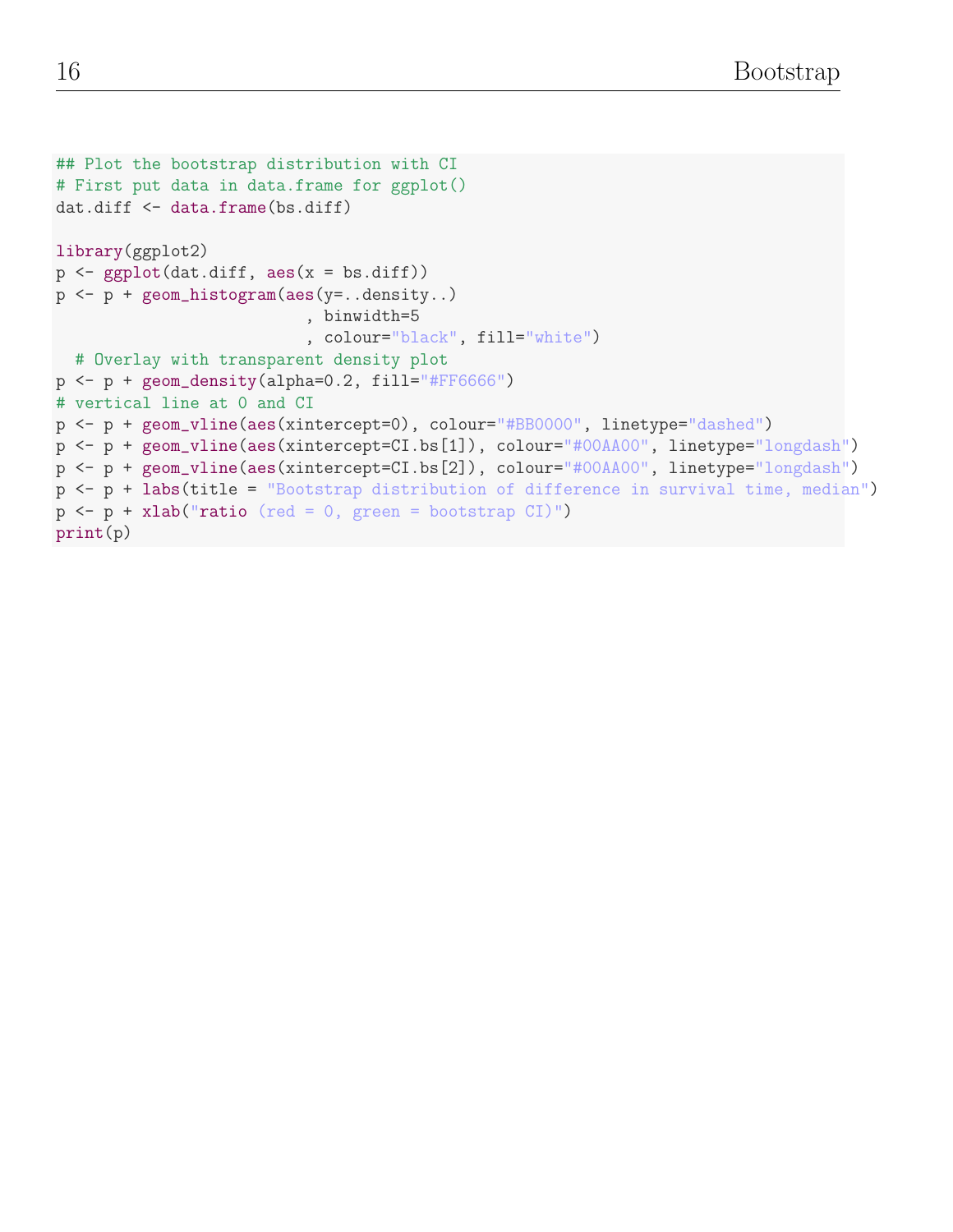

# 1.2.3 Comparing bootstrap sampling distribution from population and sample

Example: Law School, correlation of (LSAT, GPA) The population of average student measurements of (LSAT, GPA) for the universe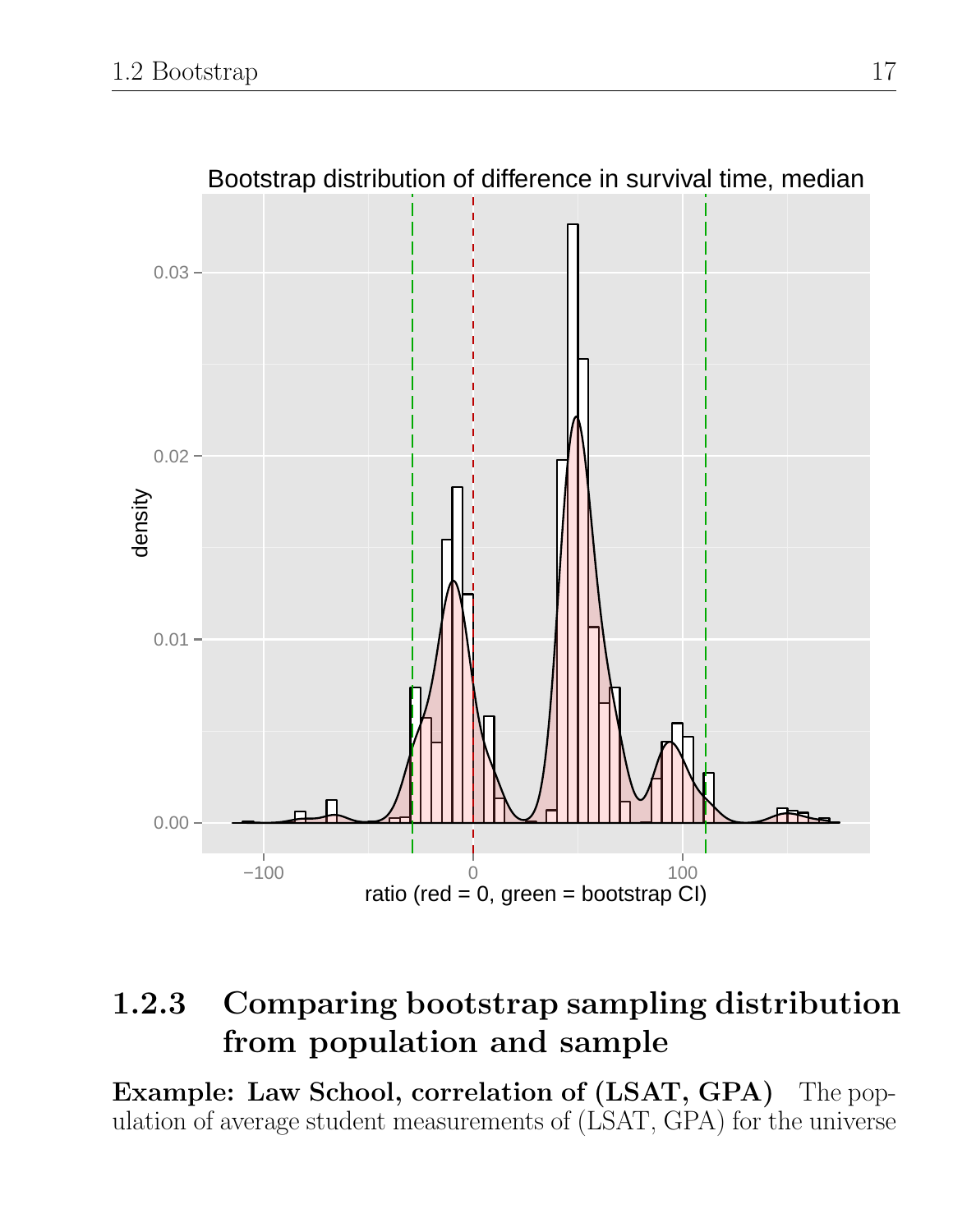of 82 law schools are in the table below. Imagine that we don't have all 82 schools worth of data. Consider taking a random sample of 15 schools, indicated by the  $+$ 's.

| School         | <b>LSAT</b> | GPA      | School | <b>LSAT</b> | GPA  | School | <b>LSAT</b> | GPA      |
|----------------|-------------|----------|--------|-------------|------|--------|-------------|----------|
| $\mathbf{1}$   | 622         | 3.23     | 28     | 632         | 3.29 | 56     | 641         | 3.28     |
| $\sqrt{2}$     | 542         | 2.83     | 29     | 587         | 3.16 | 57     | 512         | 3.01     |
| $\overline{3}$ | 579         | 3.24     | 30     | 581         | 3.17 | 58     | 631         | 3.21     |
| $4+$           | 653         | 3.12     | $31+$  | 605         | 3.13 | 59     | 597         | 3.32     |
| $\mathbf 5$    | 606         | 3.09     | 32     | 704         | 3.36 | 60     | 621         | 3.24     |
| $6+$           | 576         | 3.39     | 33     | 477         | 2.57 | 61     | 617         | 3.03     |
| $\overline{7}$ | 620         | 3.10     | $34\,$ | 591         | 3.02 | 62     | 637         | 3.33     |
| $8\,$          | 615         | 3.40     | $35+$  | 578         | 3.03 | 62     | 572         | 3.08     |
| $9\phantom{.}$ | 553         | 2.97     | $36+$  | 572         | 2.88 | 64     | 610         | 3.13     |
| 10             | 607         | 2.91     | 37     | 615         | 3.37 | 65     | 562         | 3.01     |
| 11             | 558         | 3.11     | 38     | 606         | 3.20 | 66     | 635         | 3.30     |
| 12             | 596         | 3.24     | 39     | 603         | 3.23 | 67     | 614         | 3.15     |
| $13+$          | 635         | 3.30     | 40     | 535         | 2.98 | 68     | 546         | 2.82     |
| 14             | 581         | $3.22\,$ | 41     | 595         | 3.11 | 69     | 598         | $3.20\,$ |
| $15+$          | 661         | 3.43     | 42     | 575         | 2.92 | $70+$  | 666         | 3.44     |
| 16             | 547         | 2.91     | 43     | 573         | 2.85 | 71     | 570         | 3.01     |
| 17             | 599         | 3.23     | 44     | 644         | 3.38 | 72     | 570         | $2.92\,$ |
| 18             | 646         | 3.47     | $45+$  | 545         | 2.76 | 73     | 605         | 3.45     |
| 19             | 622         | 3.15     | 46     | 645         | 3.27 | 74     | 565         | 3.15     |
| 20             | 611         | 3.33     | $47+$  | 651         | 3.36 | 75     | 686         | 3.50     |
| 21             | 546         | 2.99     | 48     | 562         | 3.19 | 76     | 608         | 3.16     |
| 22             | 614         | 3.19     | 49     | 609         | 3.17 | 77     | 595         | 3.19     |
| 23             | 628         | 3.03     | $50+$  | 555         | 3.00 | 78     | 590         | 3.15     |
| 24             | 575         | 3.01     | 51     | 586         | 3.11 | $79+$  | 558         | 2.81     |
| 25             | 662         | 3.39     | $52+$  | 580         | 3.07 | 80     | 611         | 3.16     |
| 26             | 627         | 3.41     | $53+$  | 594         | 2.96 | 81     | 564         | 3.02     |
| 27             | 608         | 3.04     | 54     | 594         | 3.05 | $82+$  | 575         | 2.74     |
|                |             |          | 55     | 560         | 2.93 |        |             |          |

School <- 1:82

LSAT <- c(622, 542, 579, 653, 606, 576, 620, 615, 553, 607, 558, 596, 635, 581, 661, 547, 599, 646, 622, 611, 546, 614, 628, 575, 662, 627,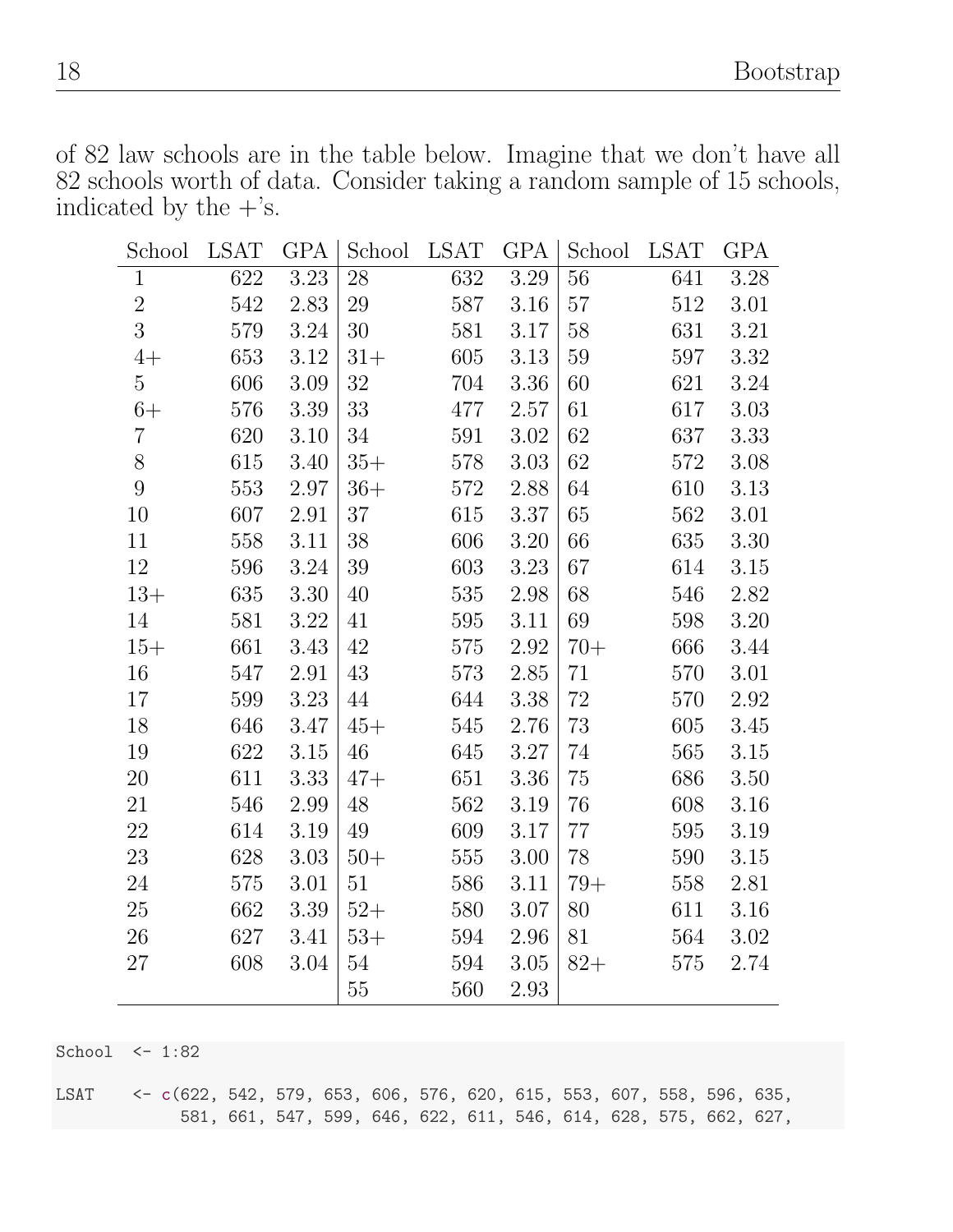608, 632, 587, 581, 605, 704, 477, 591, 578, 572, 615, 606, 603, 535, 595, 575, 573, 644, 545, 645, 651, 562, 609, 555, 586, 580, 594, 594, 560, 641, 512, 631, 597, 621, 617, 637, 572, 610, 562, 635, 614, 546, 598, 666, 570, 570, 605, 565, 686, 608, 595, 590, 558, 611, 564, 575) GPA <- c(3.23, 2.83, 3.24, 3.12, 3.09, 3.39, 3.10, 3.40, 2.97, 2.91, 3.11, 3.24, 3.30, 3.22, 3.43, 2.91, 3.23, 3.47, 3.15, 3.33, 2.99, 3.19, 3.03, 3.01, 3.39, 3.41, 3.04, 3.29, 3.16, 3.17, 3.13, 3.36, 2.57, 3.02, 3.03, 2.88, 3.37, 3.20, 3.23, 2.98, 3.11, 2.92, 2.85, 3.38, 2.76, 3.27, 3.36, 3.19, 3.17, 3.00, 3.11, 3.07, 2.96, 3.05, 2.93, 3.28, 3.01, 3.21, 3.32, 3.24, 3.03, 3.33, 3.08, 3.13, 3.01, 3.30, 3.15, 2.82, 3.20, 3.44, 3.01, 2.92, 3.45, 3.15, 3.50, 3.16, 3.19, 3.15, 2.81, 3.16, 3.02, 2.74) Sampled <- c(0, 0, 0, 1, 0, 1, 0, 0, 0, 0, 0, 1, 0, 1, 0, 0, 0, 0, 0, 0, 0, 0, 0, 0, 0, 0, 0, 0, 0, 0, 0, 1, 0, 0, 0, 1, 1, 0, 0, 0, 0, 0, 0, 0, 0, 1, 0, 1, 0, 0, 1, 0, 1, 1, 0, 0, 0, 0, 0, 0, 0, 0, 0, 0, 0, 0, 0, 0, 0, 0, 1, 0, 0, 0, 0, 0, 0, 0, 0, 1, 0, 0, 1) # law = population law <- data.frame(School, LSAT, GPA, Sampled) law\$Sampled <- factor(law\$Sampled) # law.sam = sample  $law.sum < - subset(law, Sample = 1)$ library(ggplot2)  $p \leftarrow$  ggplot(law,  $\text{aes}(x = \text{LSAT}, y = \text{GPA})$ )  $p \leftarrow p + geom\_point(aes(colour = Sample, shape = Sample, alpha = 0.5, size = 2))$ p <- p + labs(title = "Law School average scores of LSAT and GPA") print(p)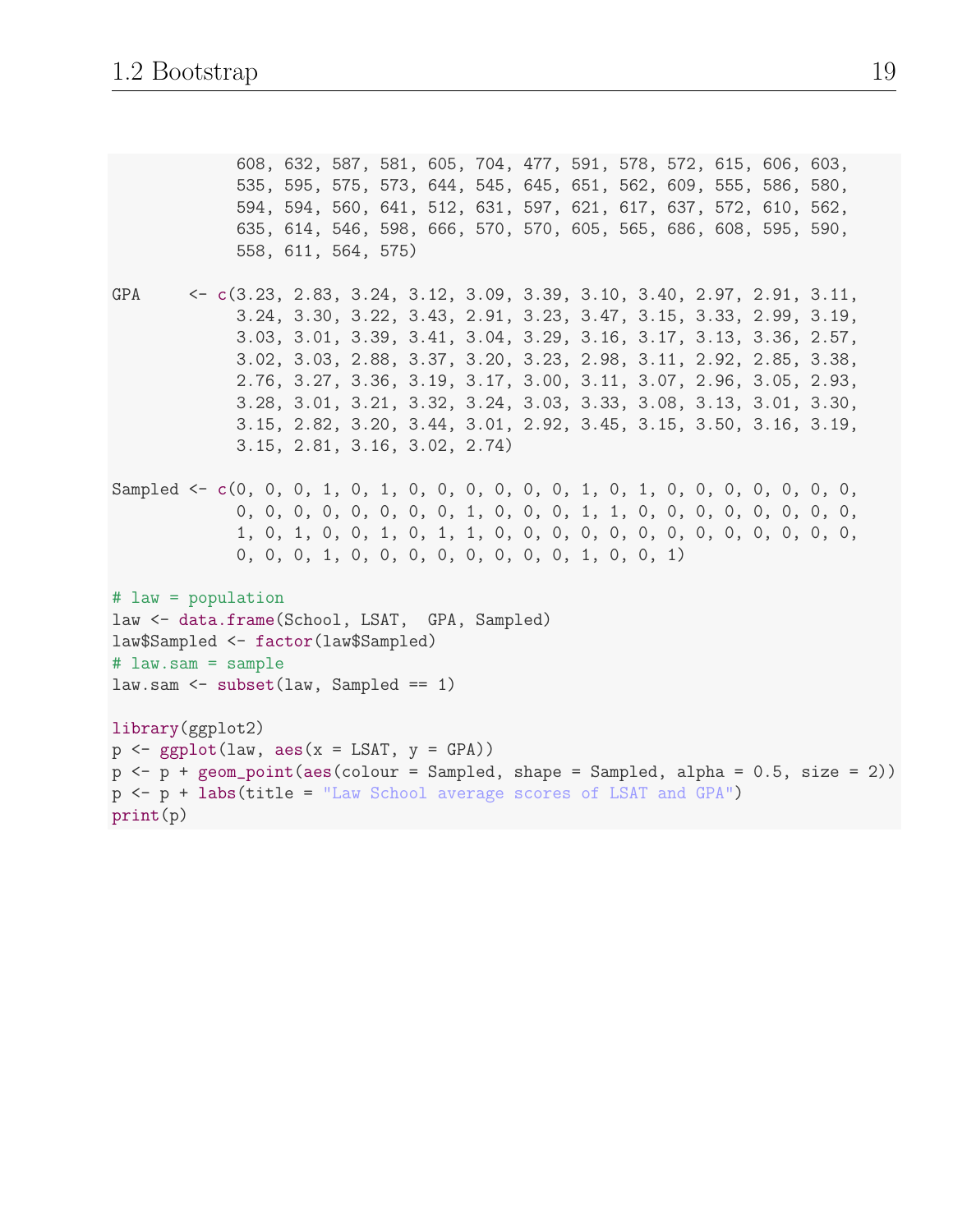

Let's bootstrap the sample of 15 observations to get the bootstrap sampling distribution of correlation (for sampling 15 from the population). From the bootstrap sampling distribution we'll calculate a bootstrap confidence interval for the true population correlation, as well as a bootstrap standard deviation for the correlation. But how well does this work? Let's compare it against the true sampling distribution by drawing 15 random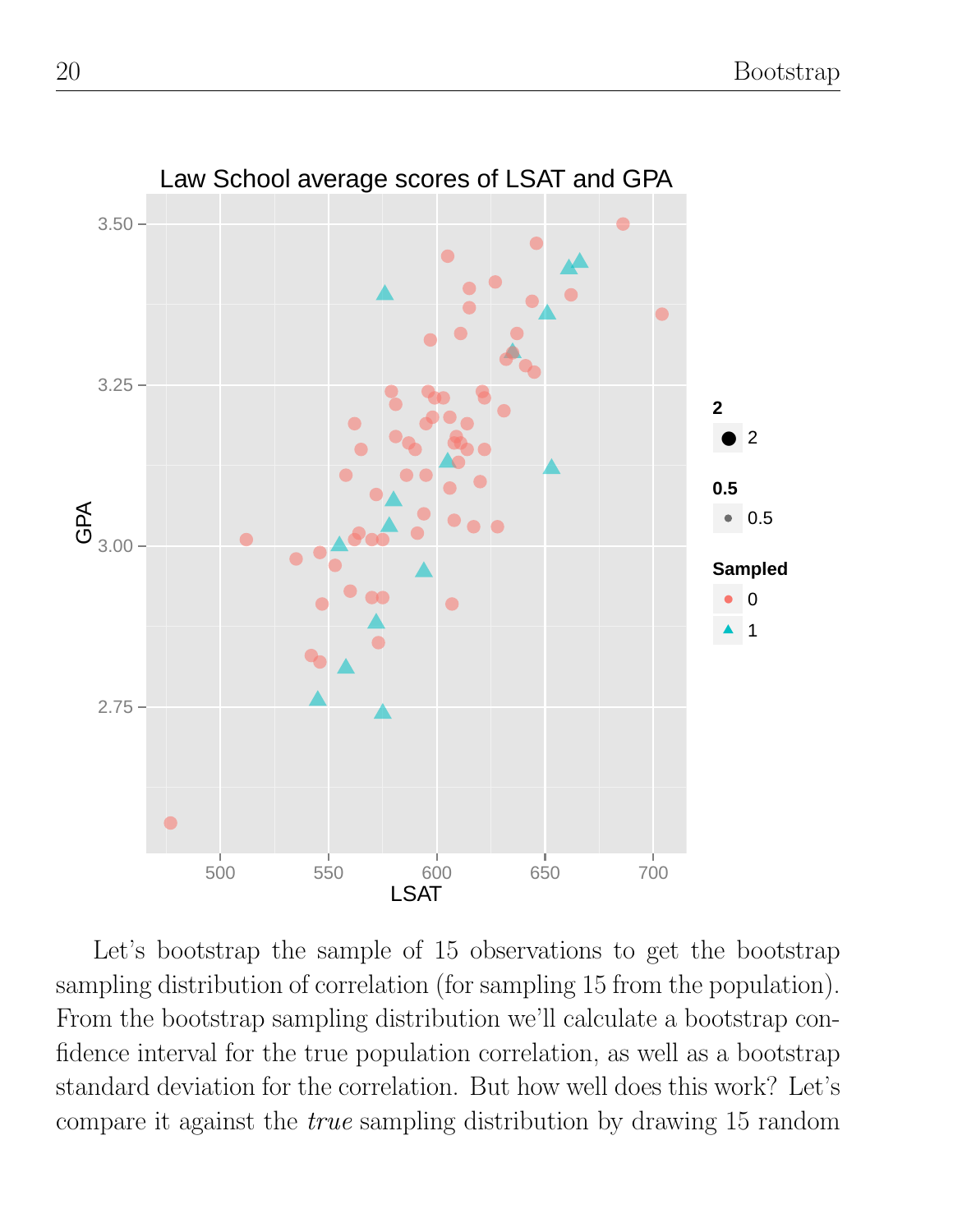schools from the population of 82 schools and calculating the correlation. If the bootstrap works well (from our hopefully representative sample of 15), then the bootstrap sampling distribution from the 15 schools will be close to the true sampling distribution.

The code below does that, followed by two histograms. In this case, the histograms are noticeably non-normal, having a long tail toward the left. Inferences based on the normal curve are suspect when the bootstrap histogram is markedly non-normal. The histogram on the left is the nonparametric bootstrap sampling distribution using only the  $n = 15$  sampled schools with 10000 bootstrap replicates of  $\widehat{\text{corr}}(x^*)$ . The histogram on the<br>right is the two compling distribution using 10000 replies to a  $\widehat{\text{corr}}(x^*)$ . right is the true sampling distribution using 10000 replicates of  $\widehat{\text{corr}}(x^*)$ <br>from the population of law school data, repeatedly drawing  $x = 15$  with from the population of law school data, repeatedly drawing  $n = 15$  without replacement from the  $N = 82$  points. Impressively, the bootstrap histogram on the left strongly resembles the population histogram on the right. Remember, in a real problem we would only have the information on the left, from which we would be trying to infer the situation on the right.

```
# draw R bootstrap replicates
R <- 10000
# init location for bootstrap samples
bs.pop \leq rep(NA, R)
bs.sam \leq rep(NA, R)
# draw R bootstrap resamples of medians
for (i in 1:R) \{# sample() draws indicies then bootstrap correlation of LSAT and GPA
 # population
 bs.pop[i] = cor(law [sample(seq(1,nrow(law )), nrow(law.sam)
                                  , replace = TRUE), 2:3])[1, 2]
 # sample
 bs.sam[i] = cor(law.sam[sample(seq(1,nrow(law.sam)), nrow(law.sam)), replace = TRUE), 2:3])[1, 2]
}
# sort the difference estimates to obtain bootstrap CI
diff.sorted <- sort(bs.pop)
```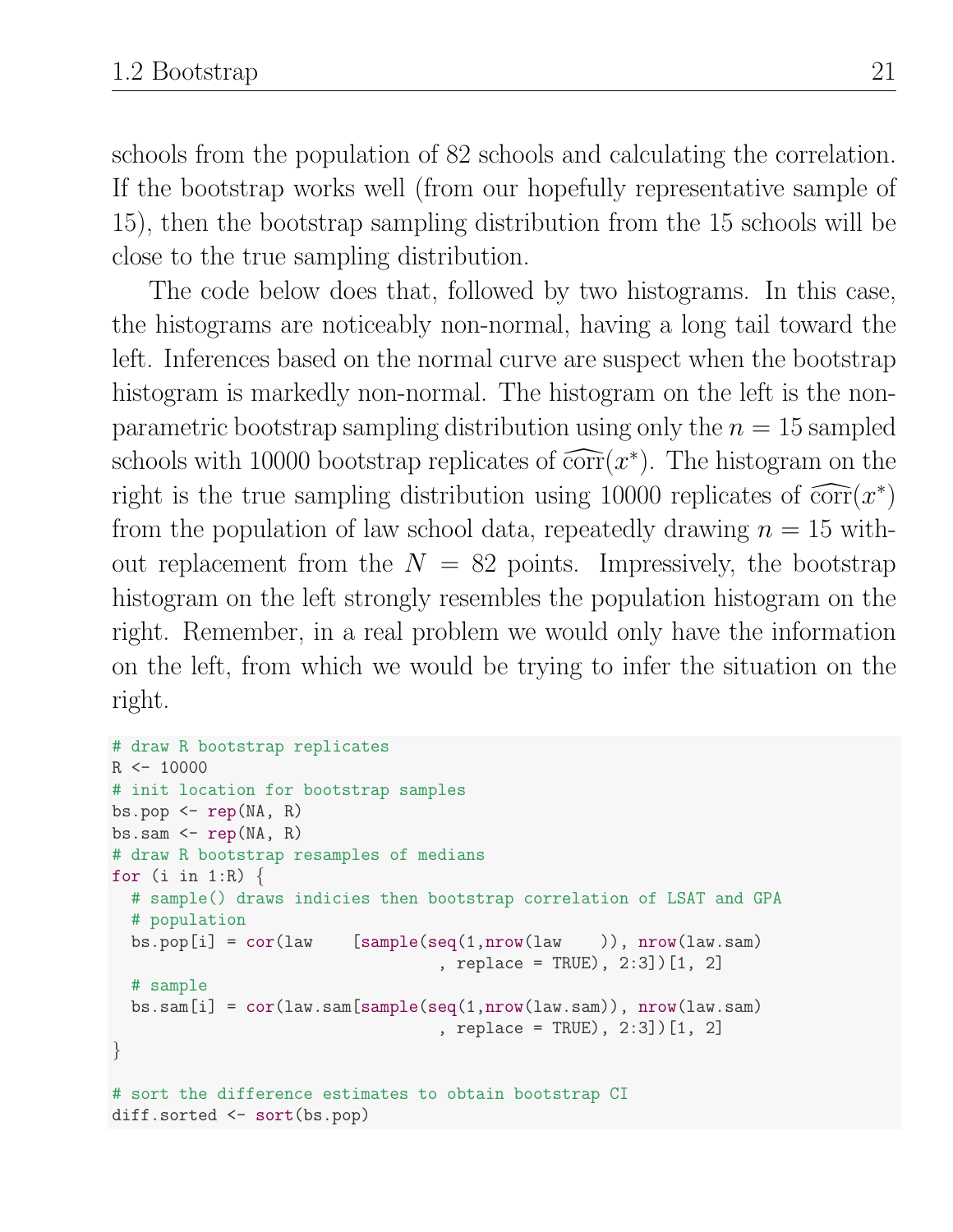```
# 0.025th and 0.975th quantile gives equal-tail bootstrap CI
CI.bs.pop <- c(diff.sorted[round(0.025*R)], diff.sorted[round(0.975*R+1)])
# population correlation
cor(law [, c(2,3)]][1,2]
## [1] 0.76
CI.bs.pop
## [1] 0.4297 0.9271
sd(bs.pop)
## [1] 0.1295
# sort the difference estimates to obtain bootstrap CI
diff.sorted <- sort(bs.sam)
# 0.025th and 0.975th quantile gives equal-tail bootstrap CI
CI.bs.sam <- c(diff.sorted[round(0.025*R)], diff.sorted[round(0.975*R+1)])
# sample correlation
cor(law.sam[, c(2,3)])[1,2]
## [1] 0.7764
CI.bs.sam
## [1] 0.4638 0.9638
sd(bs.sam)
## [1] 0.1335
law.bs.df \leq data.frame(corr = c(bs.pop, bs.sam), group = c(rep("Pop",R),rep("Sam",R)))
# histogram using ggplot
library(ggplot2)
p \leftarrow \text{ggplot}(\text{law}.\text{bs}.df, \text{aes}(x = corr, fill=group))p \leftarrow p + \text{geom\_histogram(binwidth = .01, alpha = 0.5, position="identity")}p \leftarrow p + \text{ labs}(\text{title} = \text{``Sampling distribution of 15 observation from 82 (Pop) vs 15 (Sam, BS)''})
```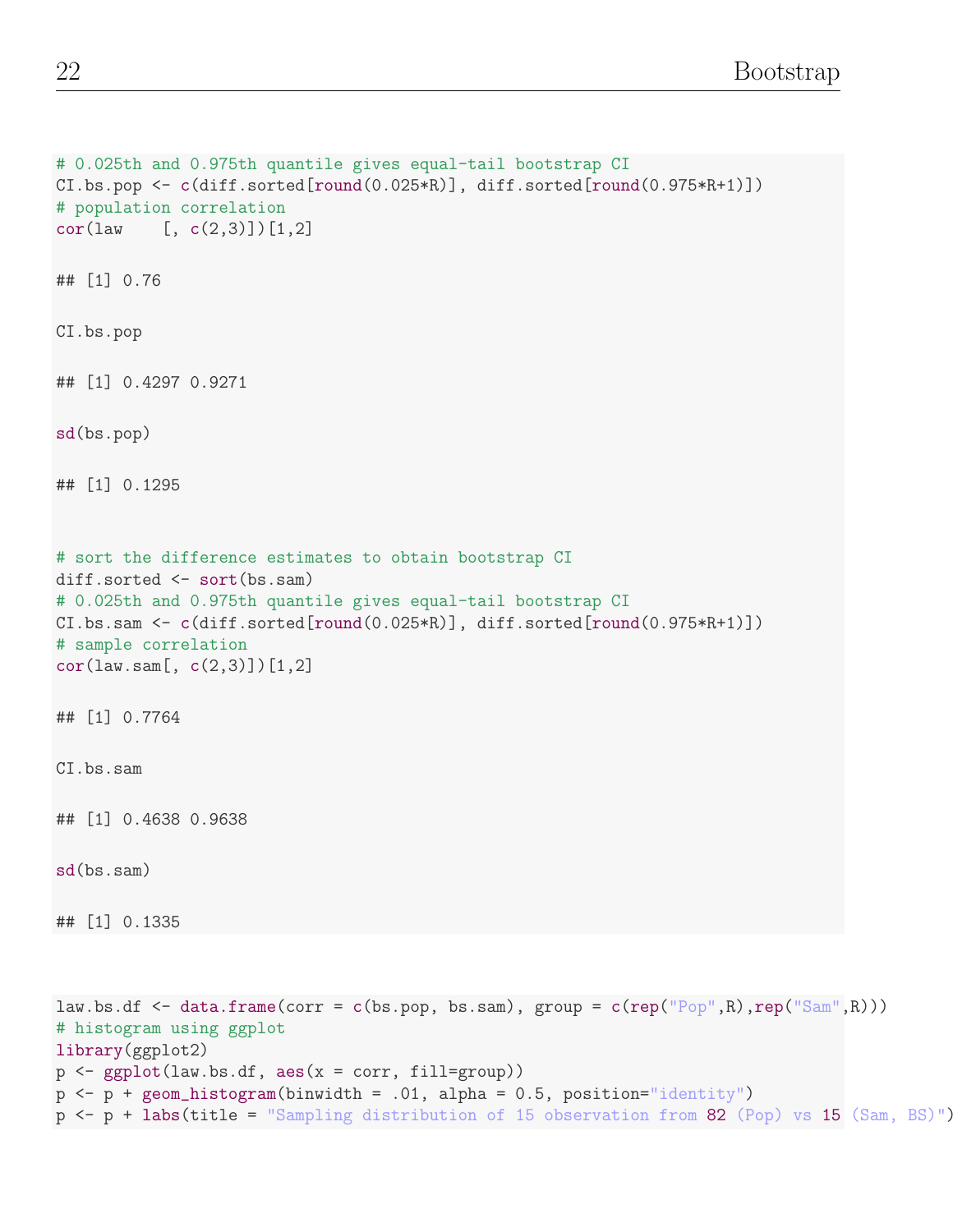xlab("Correlation") print(p)

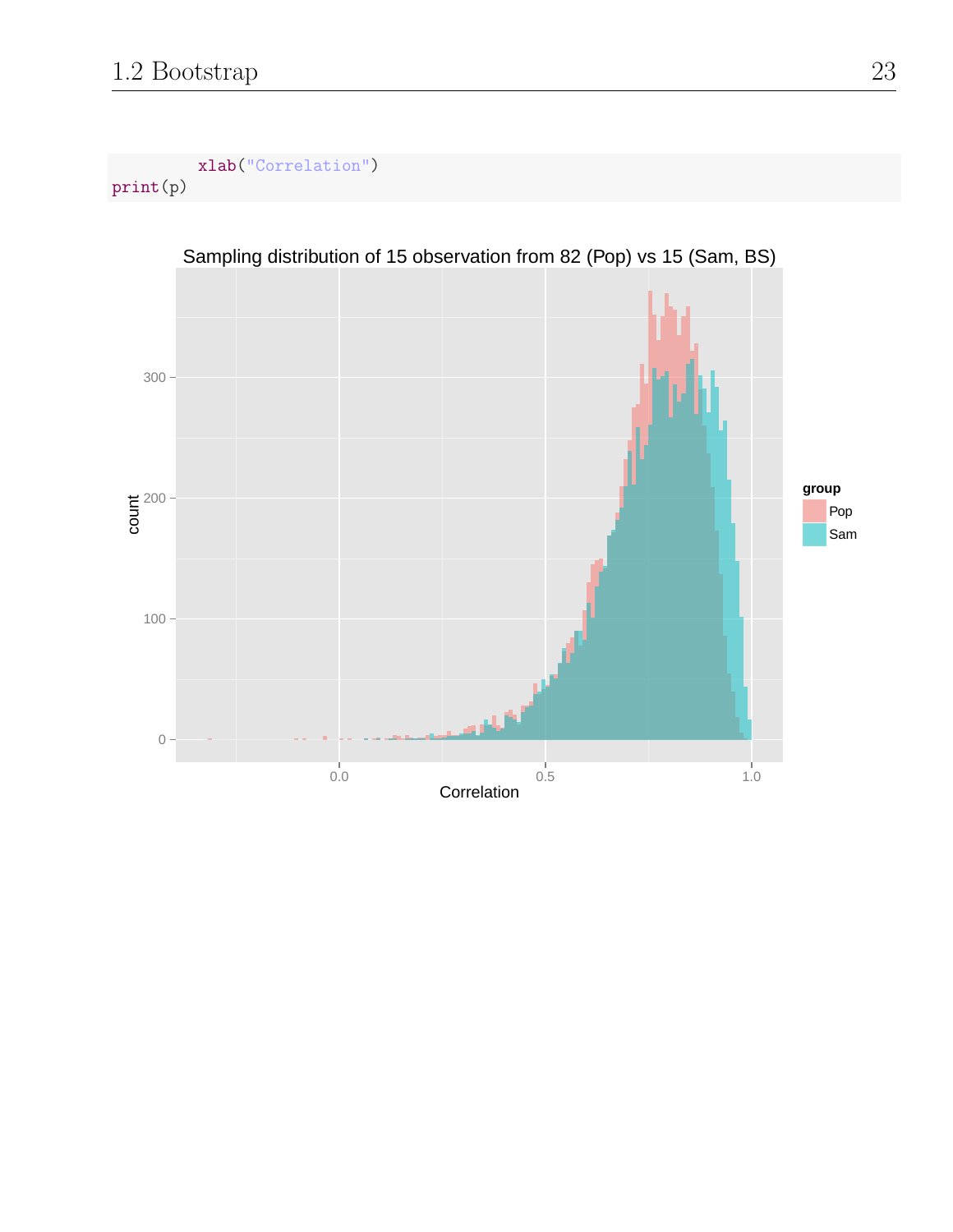# 1.3 Background and notation

Let<sup>2</sup>  $X_1, \ldots, X_n$  be iid (independent and identically distributed) random variables with density (or mass function)  $f(t)$  and cumulative distribution function (cdf)  $F(t)$ . For simplicity assume the Xs are scaler random variables.

Suppose we are interested in some feature (parameter/expectation) of the distribution, say  $\theta$ . Givens and Hoeting use "functional" notation to identify this feature:

$$
\theta\ =\ T(F)
$$

where  $\theta$  is a function T of the distribution indexed by cdf  $F(t)$ . In conjunction with this notation, it is convenient to use Lebesgue-Stieltjes integrals to represent functionals. For example, if

$$
\theta = \mathbb{E}[X_i] = \int t f(t) dt \quad \text{if } f(t) \text{ density}
$$
  
= 
$$
\sum_{i=1}^s t_i f(t_i) \quad \text{if } f(t) \text{ discrete with probability } f(t_i) \text{ at } t_i
$$
  
= 
$$
\int t dF(t).
$$

That is, the Lebesgue-Stieltjes integral

$$
\theta\ =\ \int t\,\mathrm{d}F(t)
$$

corresponds to the expressions above it for continuous and discrete random variables.

<sup>2</sup>References for this section include Givens and Hoeting (Chapter 9) or Davison and Hinkley (Chapter 2).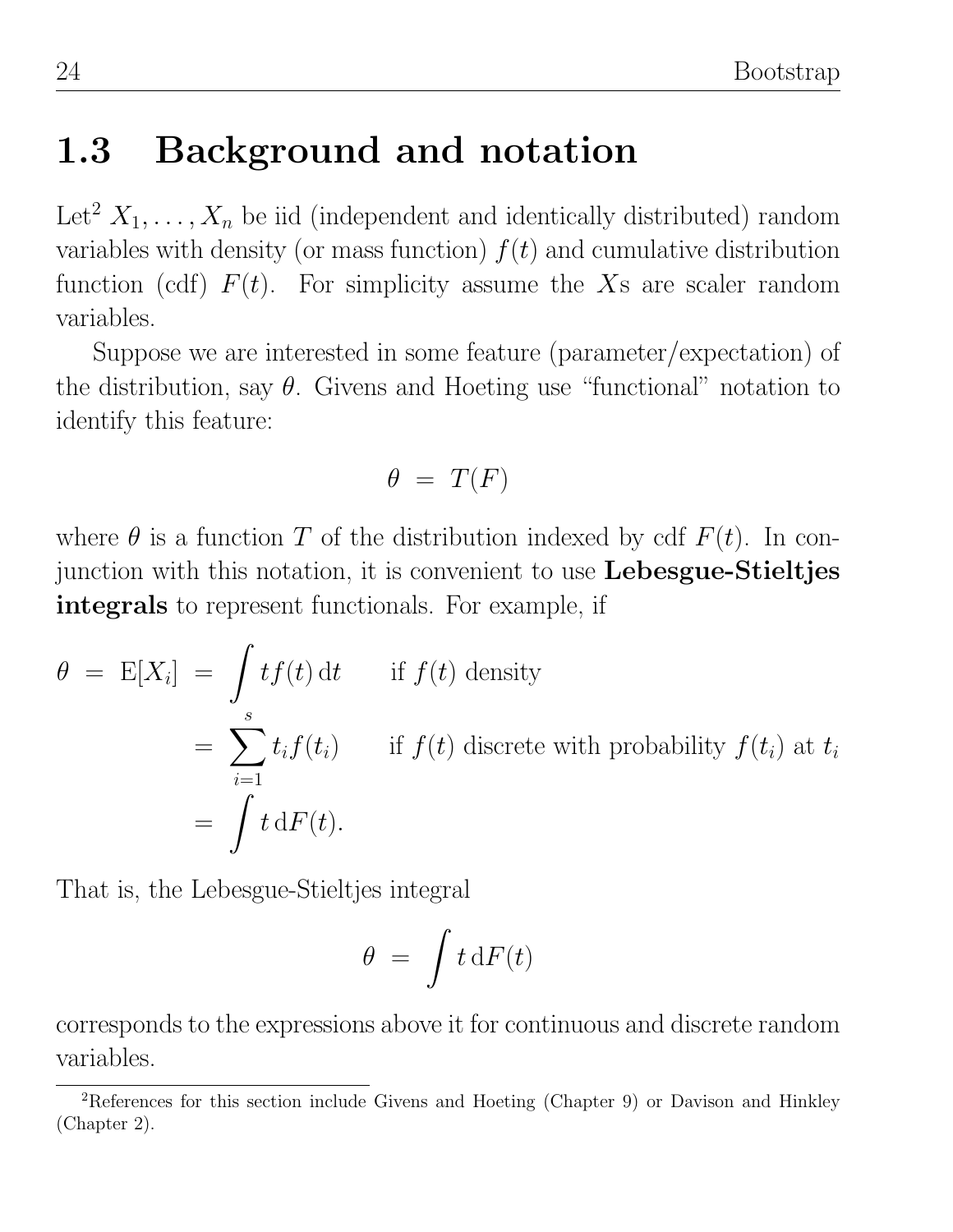As another example, if

$$
\theta = \Pr[X_i \ge c] = \int_c^{\infty} f(t) dt = \int 1_{(t \ge c)} f(t) dt \qquad f(t) \text{ continuous}
$$

$$
= \sum_{t_i: t_i \ge c} f(t_i) \qquad f(t) \text{ discrete}
$$

then

$$
\theta\ =\ \int_c^\infty\, \mathrm{d} F(t)\ =\ \int 1_{(t\geq c)}\, \mathrm{d} F(t).
$$

If you feel uncomfortable with this formality, just think of  $dF(t) = f(t) dt$ in integral representation for continuous distributions.

This notation is actually convenient for deriving distribution theory for estimators, and in particular in the context of bootstrapping. Let  $x = \{x_1, x_2, \ldots, x_n\}$  denote the entire sample, and let

$$
\hat{F}(t) = \text{empirical distribution function}
$$
\n
$$
= \frac{1}{n} \sum_{j=1}^{n} 1_{(x_j \le t)} = \frac{\# \ x_j \le t}{n}.
$$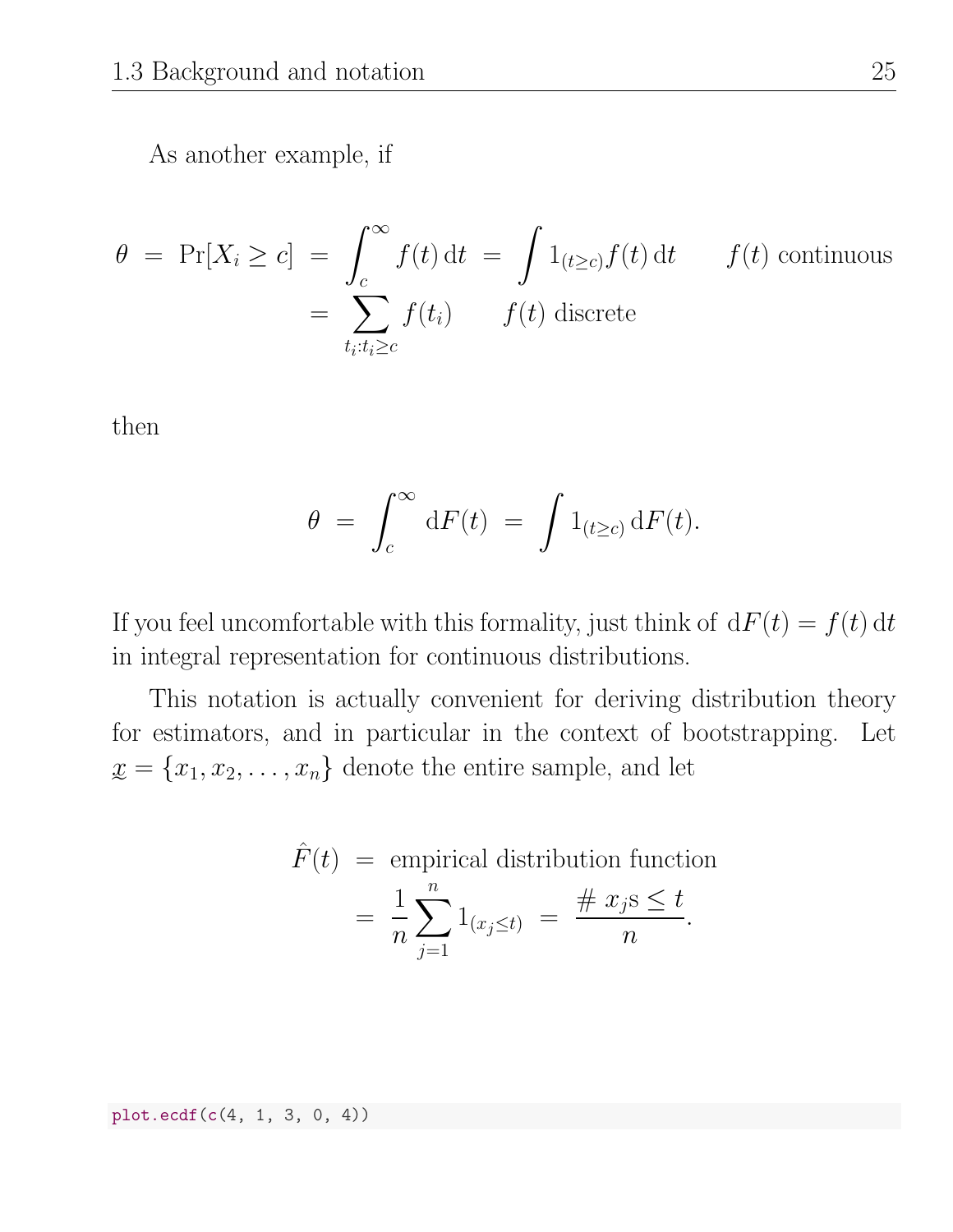**ecdf(x)**



The empirical cdf  $\hat{F}(t)$  is a non-parametric estimator of  $F(t)$ . In particular, if we think of  $t$  as fixed, then

$$
n\hat{F}(t) = (\# x_j s \le t)
$$
  
 
$$
\sim \text{Binomial}(n, p)
$$

where

$$
p = \Pr(x_j \le t) = F(t).
$$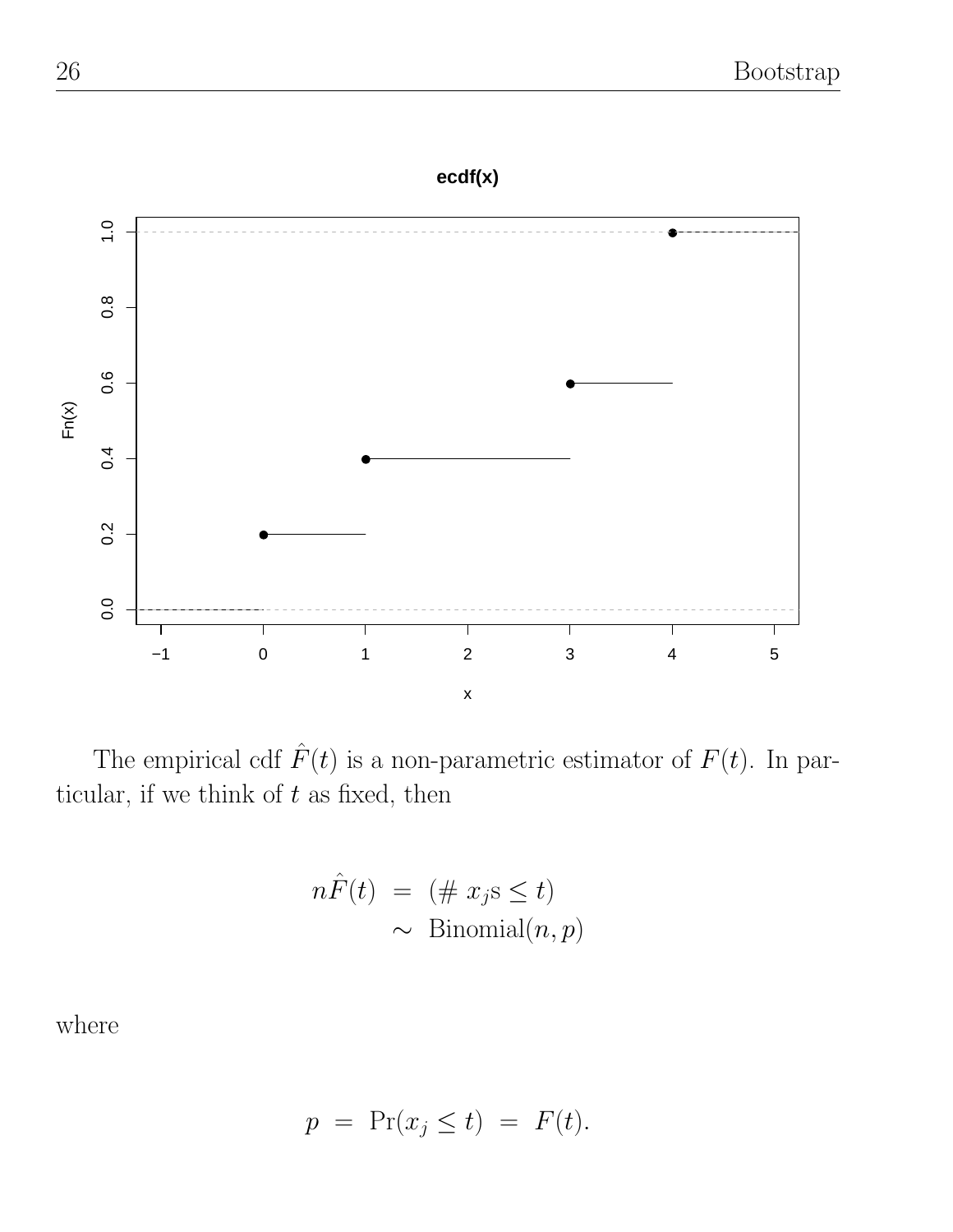Thus, for example,

$$
\mathcal{E}[\hat{F}(t)] = \frac{1}{n} \mathcal{E}[n\hat{F}(t)] = \frac{1}{n} nF(t) = F(t) \text{ and}
$$
  
\n
$$
\text{Var}[\hat{F}(t)] = \frac{1}{n^2} \text{Var}[n\hat{F}(t)] = \frac{1}{n^2} nF(t)\{1 - F(t)\} = \frac{F(t)\{1 - F(t)\}}{n},
$$

and further, by the delta method, for fixed  $t$ 

$$
\sqrt{n}\{\hat{F}(t) - F(t)\} \sim \text{Normal}(0, F(t)\{1 - F(t)\}) \quad \text{or}
$$

$$
\hat{F}(t) \sim \text{Normal}(F(t), \frac{F(t)\{1 - F(t)\}}{n}).
$$

It is important to realize that  $\hat{F}(t)$  is a bona-fide distribution function, corresponding to a random variable  $X^*$  that assumes values  $x_1, x_2, \ldots, x_n$ (the observed values of  $X_1, X_2, \ldots, X_n$ ) each with probability  $1/n$ .

Further, the feature or functional of interest,  $\theta$ , is naturally estimated via

$$
\hat{\theta} = T(\hat{F}) = \frac{1}{n} \sum_{j=1}^{n} x_j = \bar{x}
$$
  
\nif  $\theta = E(x_i) = \int t \, dF(t)$   
\n
$$
= \int 1_{(t \ge c)} \, d\hat{F}(t) = \frac{1}{n} \sum_{j=1}^{n} 1_{(x_j \le c)} = \frac{\# x_j s \le c}{n}
$$
  
\nif  $\theta = \Pr(x_i \ge c) = \int 1_{(t \ge c)} \, dF(t)$ .

A more complicated example of a functional might be

$$
S(F) = \int (t - \theta)^2 dF(t) \quad \text{where } \theta = \int t dF(t)
$$
  
=  $E(x_i - \theta)^2$   
=  $Var(x_i)$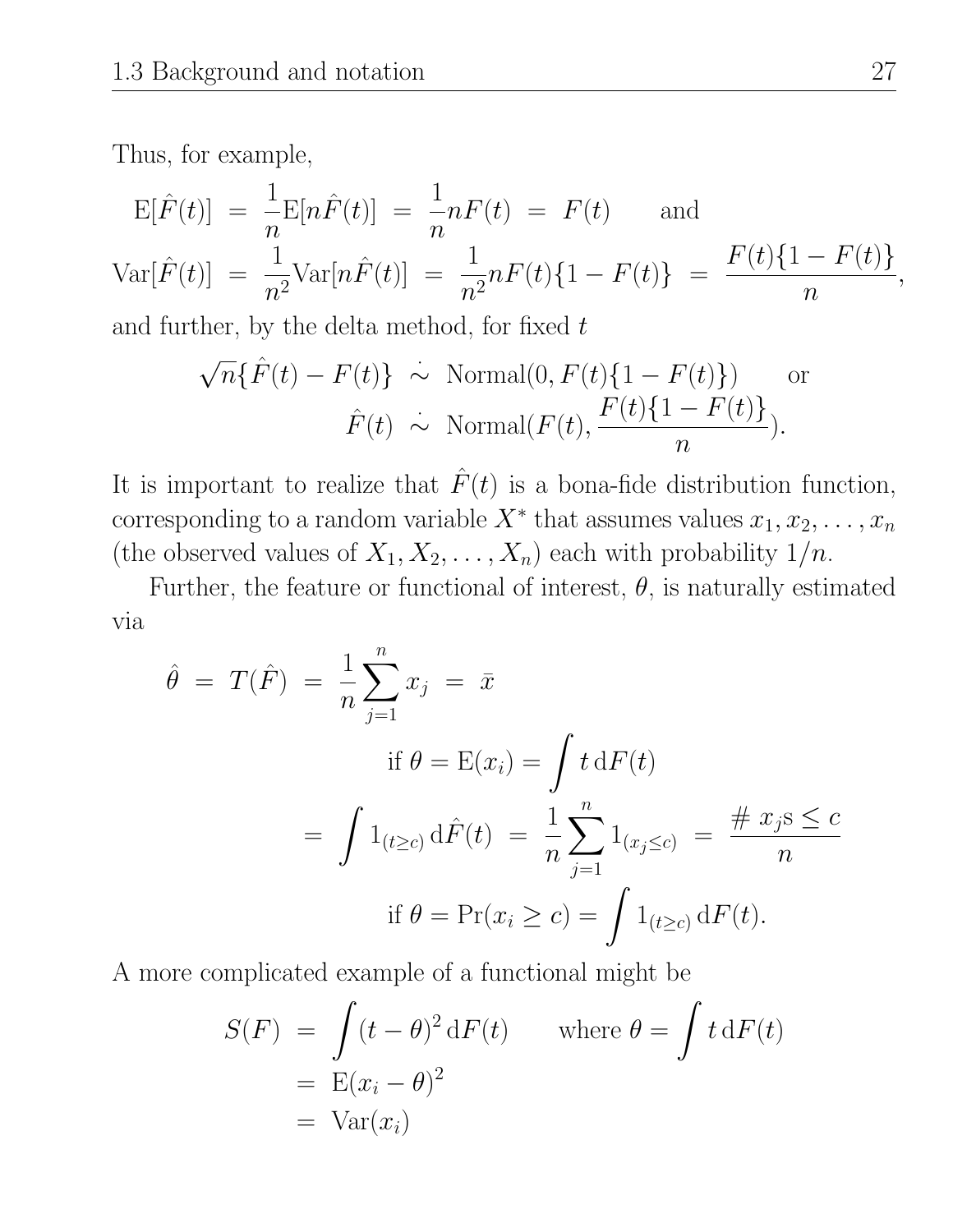which may be estimated by

$$
S(\hat{F}) = \int (t - \hat{\theta})^2 d\hat{F}(t) \quad \text{where } \hat{\theta} = \int t d\hat{F}(t) = \bar{x}
$$

$$
= \frac{1}{n} \sum_{j=1}^{n} (x_j - \bar{x})^2
$$

$$
= \text{``divide-by-n'' version of sample variance.}
$$

Questions of statistical inference are usually posed in terms of the estimator

$$
\hat{\theta}~=~T(\hat{F})
$$

or some

$$
R(\underline{x}, F) =
$$
 function of sample  $\underline{x}$  and  $F$ .

For example,  $R(\mathfrak{X}, F)$  might correspond to the "t-statistic"

$$
R(\underline{x}, F) = \frac{T(\hat{F}) - T(F)}{\sqrt{S(\hat{F})}}
$$

where  $\hat{F}$  depends on  $\underline{x}$  and where

$$
T(F) = \int t \, \mathrm{d}F(t) = E(x_i),
$$
  
\n
$$
T(\hat{F}) = \int t \, \mathrm{d}\hat{F}(t) = \bar{x}
$$
  
\n
$$
S(\hat{F}) = \int (t - \hat{\theta})^2 \, \mathrm{d}\hat{F}(t) = \frac{1}{n} \sum_{j=1}^n (x_j - \bar{x})^2.
$$

A primary question might be "what is the distribution of  $R(\mathfrak{L}, F)$ ?" This may be intractable, unknown, or depend on  $F$  which is unknown.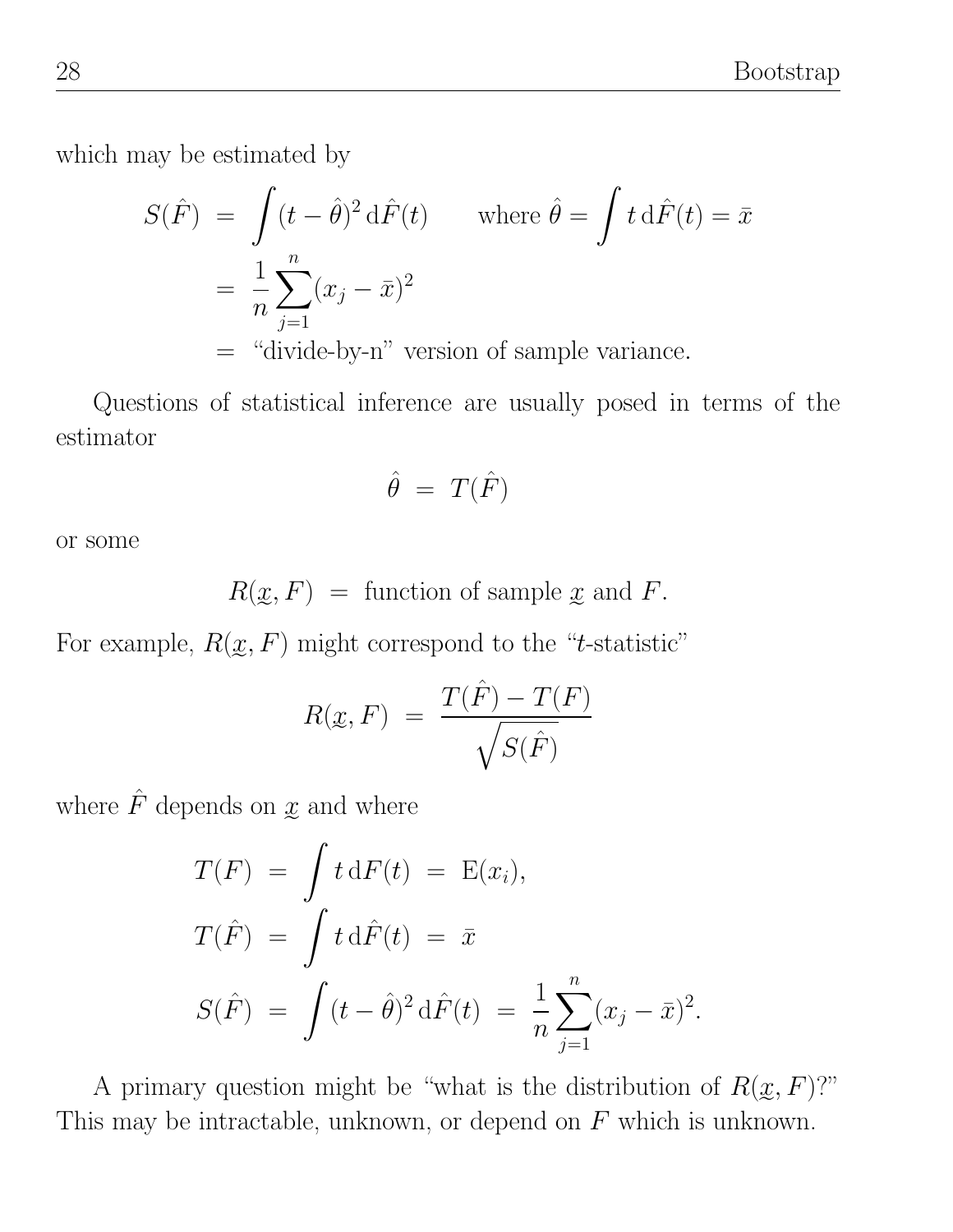The empirical or nonparametric (NP) bootstrap works as follows. If we have a collection of **iid** random variables  $x = \{x_1, x_2, \ldots, x_n\}$  with cdf  $F(t)$ , then the probability distribution of  $R(x, F)$  can be approximated by the probability distribution of  $R(\underline{x}^*, \hat{F})$  where  $\underline{x}^* = \{x_1^* \}$ are iid random variables with cdf  $\hat{F}(t)$ .  $x_1^*, x_2^*, \ldots, x_n^*$ 

#### Remarks

- $\bullet$  Idea is simple, yet powerful and implications can be very subtle.
- If *n* is small, distribution of  $R(\underline{x}^*, \hat{F})$  can be computed exactly in certain cases, and otherwise approximated using **resampling** (that is, repeated bootstrap samples).
- A bootstrap sample  $x^* = \{x_1^*\}$ to sampling with replacement  $n$  data values from the original  $x_1^*, x_2^*, \ldots, x_n^*$  from  $\hat{F}(t)$  is equivalent sample  $\underline{x} = \{x_1, x_2, \ldots, x_n\}$ . Thus, the bootstrap approximates the unknown  $F(t)$  by the empirical cdf  $\hat{F}(t)$ , and then uses repeated samples from the original sample to estimate the distribution of a statistic (that is, treats the original sample as the population).

**Example** Suppose  $X_1, X_2, X_3$  are iid with cdf  $F(t)$  and define

$$
\theta = \mathbb{E}[X_i] = \int t \, \mathrm{d}F(t) \equiv T(F).
$$

Two distribution we are interested in (and they are related) are the distribution of

$$
\hat{\theta} = \int t \,\mathrm{d}\hat{F}(t) = \bar{x} = T(\hat{F}) \tag{1.1}
$$

$$
\hat{\theta} - \theta = \int t \, d\hat{F}(t) - \int t \, dF(t) = T(\hat{F}) - T(F) = \bar{x} - \theta. (1.2)
$$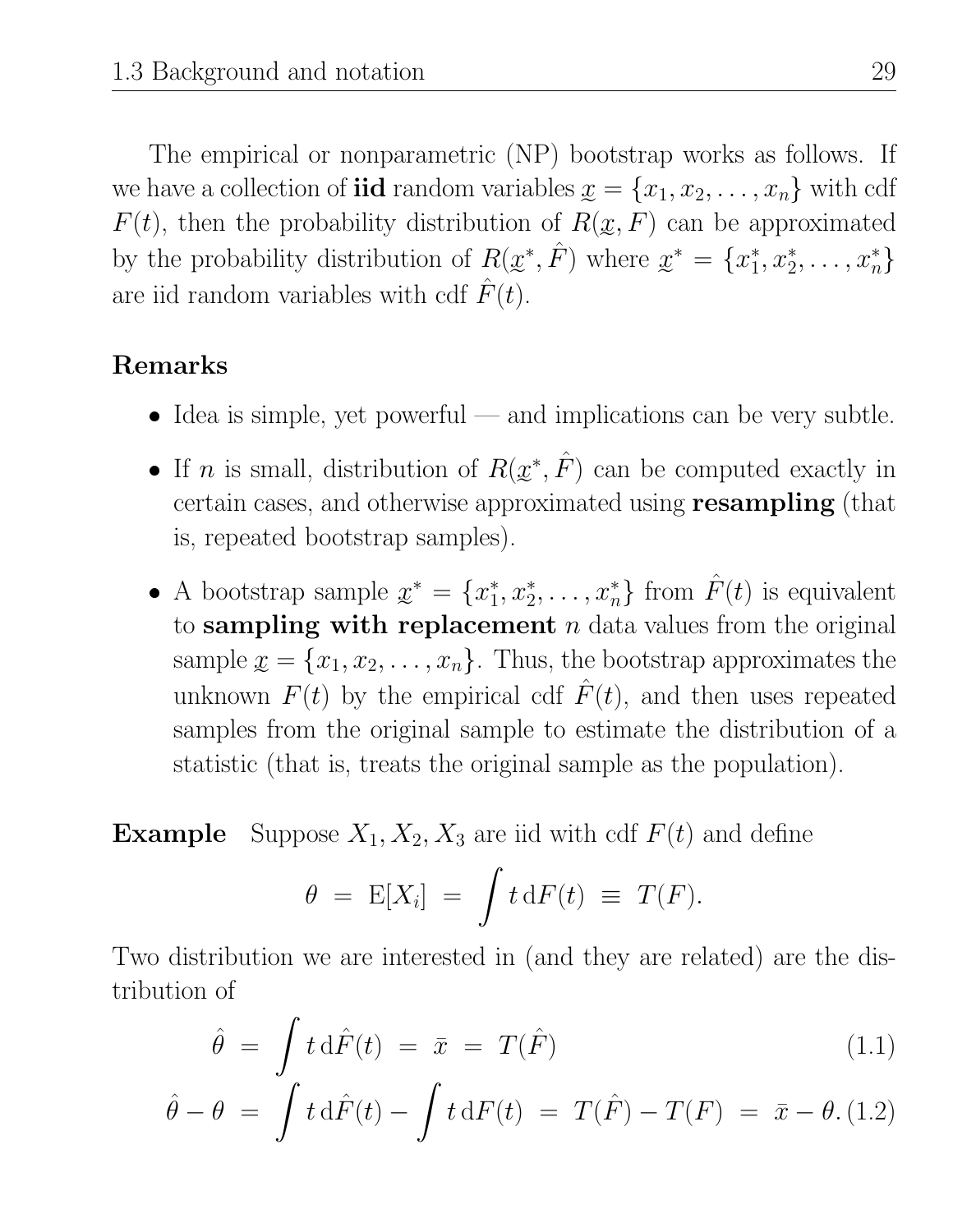Note that if we use notation  $R(\mathfrak{L}, F)$ , then  $(1.1)$ 

$$
\hat{\theta} \ \equiv \ R(\underline{x}, F)
$$

e is a function of  $x$  through  $\hat{F}(t)$  (depending on  $x$ ), but is not a function of  $F$ . While, if  $(1.2)$ 

$$
\hat{\theta} - \theta = T(\hat{F}) - T(F) = R(\underline{x}, F) \tag{1.3}
$$

then this quantity depends on  $x$  and  $F$ .

Let us consider (1.1) first. Suppose our observed sample is  $x_1 = 6, x_2 =$  $1, x_3 = 2$ . The empirical cdf  $\hat{F}(t)$  places mass  $1/3$  at each of the three points: 1, 2, and 6.

A bootstrap sample  $x^* = \{x_1^*\}$ size three from  $\{1, 2, 6\}$ , or equivalently the  $x_i^*$  $x_1^*, x_2^*, x_3^*$  is a sample with replacement of  $i$ <sup>\*</sup> are independent with

 $x_i^* = 1, 2$ , or 6 with probability  $1/3$  each

There are  $3^3 = 27$  possible bootstrap samples, each with probability  $1/27$ . However, only the ordered samples are needed to generate the bootstrap distribution for

$$
\hat{\theta}^* = T(\hat{F}^*) = R(\underline{x}^*, \hat{F})
$$
  
=  $\bar{x}^* \equiv$  mean of bootstrap sample

where  $\hat{\theta}^*$  is the estimate computed from the bootstrap sample,  $\hat{F}^*$  is the empirical cdf of bootstrap sample  $x^* = \{x_1^*\}$ distribution  $\hat{F}$ . The bootstrap distribution is given in the table below.  $x_1^*, x_2^*, x_3^*$ , and each  $x_i^*$  has

```
# original sample
x \leftarrow c(1, 2, 6)# Cartesian product of the three observations has 3^3 combinations
xast \leq expand.grid(x1ast = x, x2ast = x, x3ast = x)
```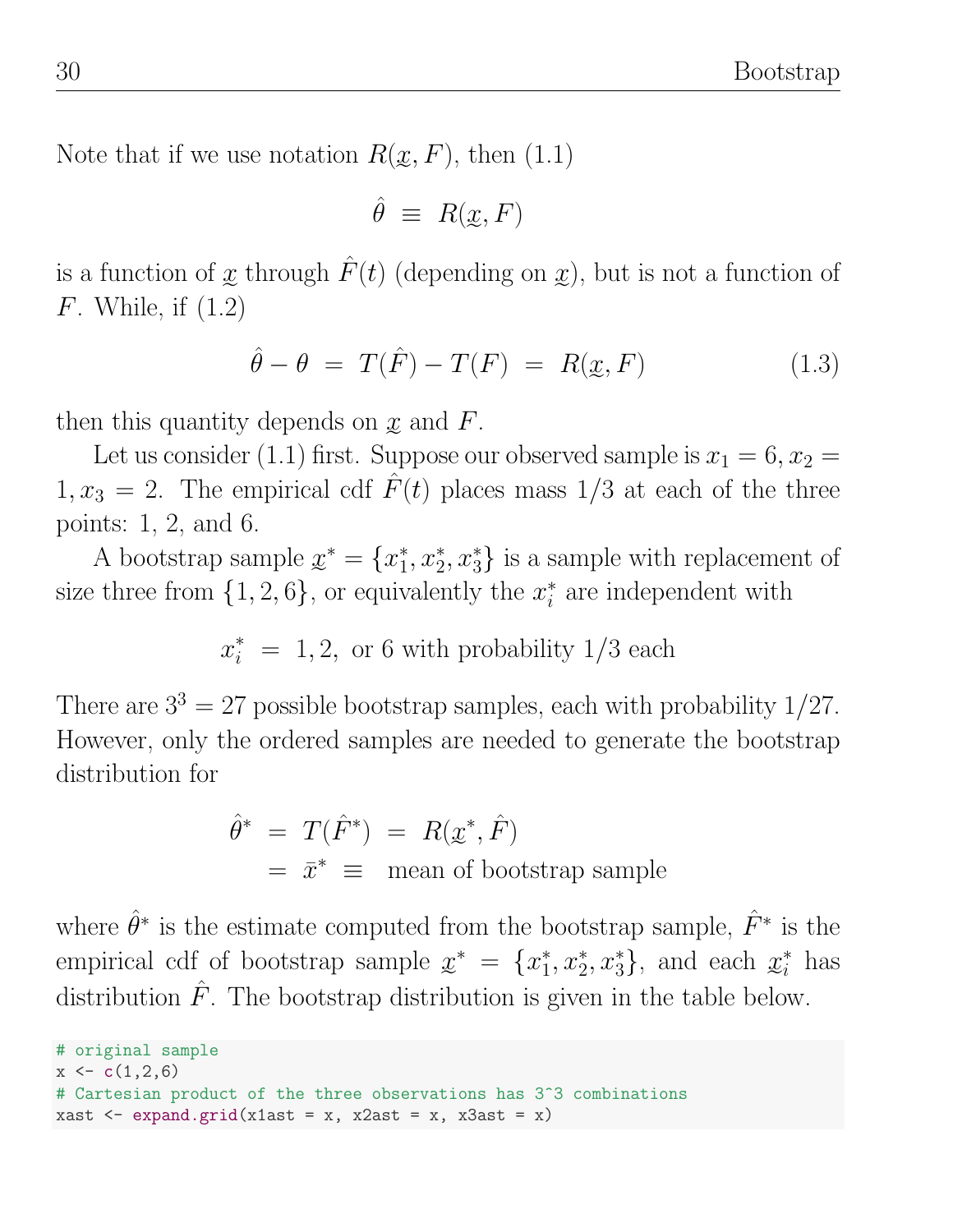```
# order each row independently
xast.sort \leftarrow t(apply(xast, 1, sort))
rownames(xast.sort) <- 1:nrow(xast.sort)
# combine into a single column, with mean
xast.1col <- data.frame(xast.combine =
                          paste(xast.sort[,1], xast.sort[,2], xast.sort[,3], sep=" ")
                       )
# select the unique ones
xast.unique <- unique(xast.1col)
xast.sample <- xast[as.numeric(rownames(xast.unique)),]
# calculate the mean of the unique ones
thetahatast <- rowMeans(xast.sort[as.numeric(rownames(xast.unique)),])
# count up how many of each there are, and divide by n for a probability
Prast.thetahatast <- as.vector(xtabs( \tilde{c} xast.combine, xast.1col))/nrow(xast)
# put together as a data.frame
xast.summary <- data.frame(xast.sample, xast.unique, thetahatast, Prast.thetahatast)
# display the data.frame
xast.summary
```

|                                                                                  |                |                             |  | 1.000 | 0.03704                                                                                                                                        |
|----------------------------------------------------------------------------------|----------------|-----------------------------|--|-------|------------------------------------------------------------------------------------------------------------------------------------------------|
| $\mathcal{D}_{\mathcal{L}}$                                                      |                |                             |  | 1.333 | 0.11111                                                                                                                                        |
| 6                                                                                | 1              |                             |  | 2.667 | 0.11111                                                                                                                                        |
| $\mathfrak{D}$                                                                   | $\mathfrak{D}$ |                             |  | 1.667 | 0.11111                                                                                                                                        |
| 6                                                                                | 2              |                             |  | 3.000 | 0.22222                                                                                                                                        |
| 6                                                                                | 6              |                             |  | 4.333 | 0.11111                                                                                                                                        |
| $\mathfrak{D}$                                                                   | $\mathfrak{D}$ | $\mathcal{D}_{\mathcal{L}}$ |  | 2.000 | 0.03704                                                                                                                                        |
| 6                                                                                | 2              | $\mathcal{D}_{\mathcal{L}}$ |  | 3.333 | 0.11111                                                                                                                                        |
| 6                                                                                | 6              | $\mathcal{D}_{\mathcal{L}}$ |  | 4.667 | 0.11111                                                                                                                                        |
| 6                                                                                | 6              | 6                           |  | 6.000 | 0.03704                                                                                                                                        |
| ## 1<br>## 2<br>## 3<br>## 5<br>## 6<br>## 9<br>## 14<br>## 15<br>## 18<br>## 27 |                |                             |  |       | xlast x2ast x3ast xast.combine thetahatast Prast.thetahatast<br>1 1 1<br>1 1 2<br>1 1 6<br>1 2 2<br>1 2 6<br>166<br>2 2 2<br>226<br>266<br>666 |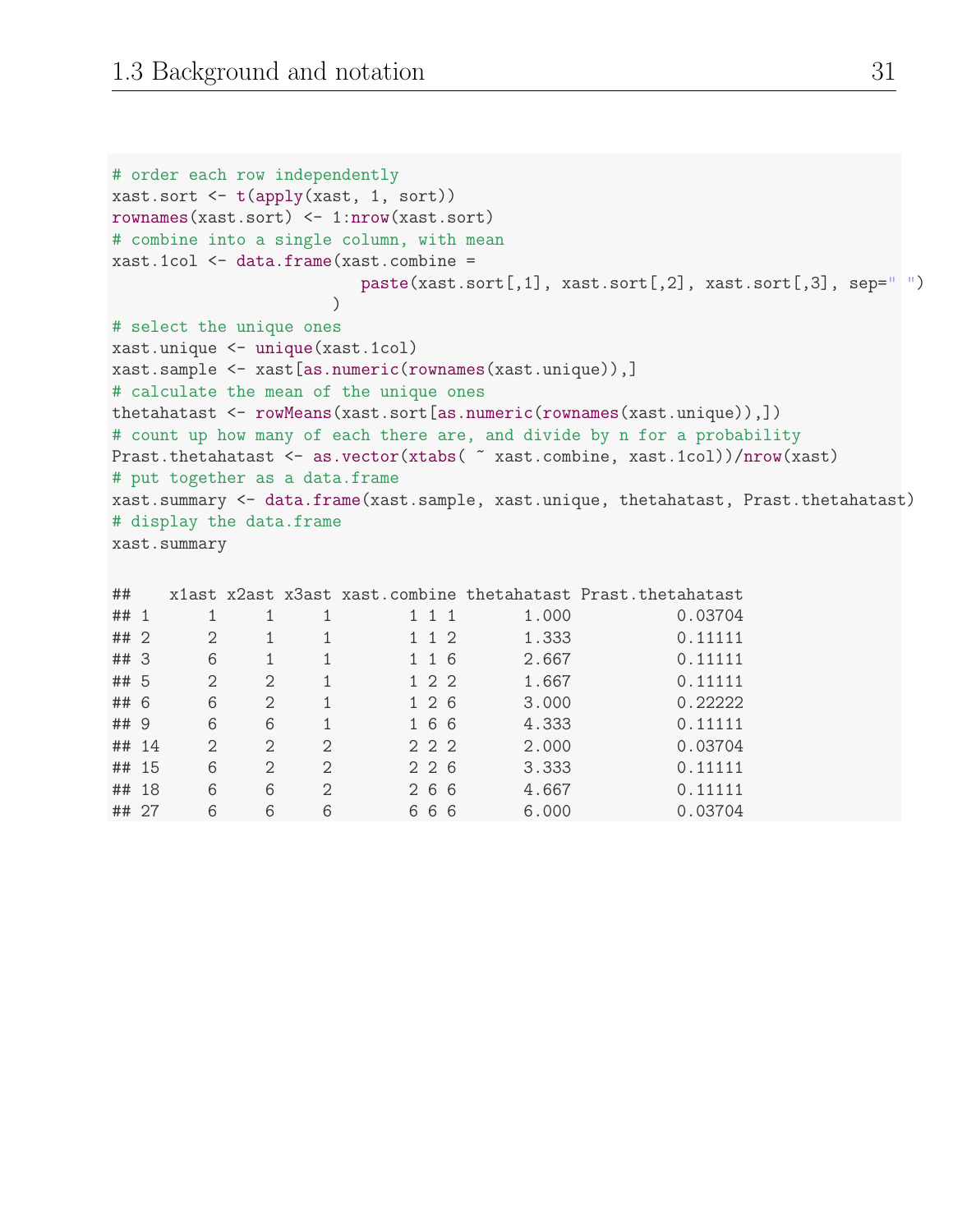|                | xlast  | x2ast  |        |     |        | x3ast xast.combine thetahatast Prast.thetahatast |
|----------------|--------|--------|--------|-----|--------|--------------------------------------------------|
|                | 1.0000 | 1.0000 | 1.0000 | 111 | 1.0000 | 0.0370                                           |
|                | 2.0000 | 1.0000 | 1.0000 | 112 | 1.3333 | 0.1111                                           |
|                | 6.0000 | 1.0000 | 1.0000 | 116 | 2.6667 | 0.1111                                           |
| $\overline{5}$ | 2.0000 | 2.0000 | 1.0000 | 122 | 1.6667 | 0.1111                                           |
| 6              | 6.0000 | 2.0000 | 1.0000 | 126 | 3.0000 | 0.2222                                           |
| 9              | 6.0000 | 6.0000 | 1.0000 | 166 | 4.3333 | 0.1111                                           |
| 14             | 2.0000 | 2.0000 | 2.0000 | 222 | 2.0000 | 0.0370                                           |
| 15             | 6.0000 | 2.0000 | 2.0000 | 226 | 3.3333 | 0.1111                                           |
| 18             | 6.0000 | 6.0000 | 2.0000 | 266 | 4.6667 | 0.1111                                           |
|                | 6.0000 | 6.0000 | 6.0000 | 666 | 6.0000 | 0.0370                                           |

library(ggplot2)

```
p \leftarrow \text{ggplot}(xast.summary, aes(x = thetahatast, y = Prast.thetahatast))p <- p + geom_segment(aes(yend=0, xend=thetahatast), size=2)
p \leftarrow p + \text{ labs}(\text{title} = \text{``Bootstrap distribution of } (1, 2, 6) \text{''})p \leftarrow p + ylab("Pr^ast ( hat{theta}^ast )")
p \leftarrow p + xlab("hat{theta}^s;ast")print(p)
```


The bootstrap distribution of  $\hat{\theta}^*$  approximates the distribution of  $\hat{\theta}$ .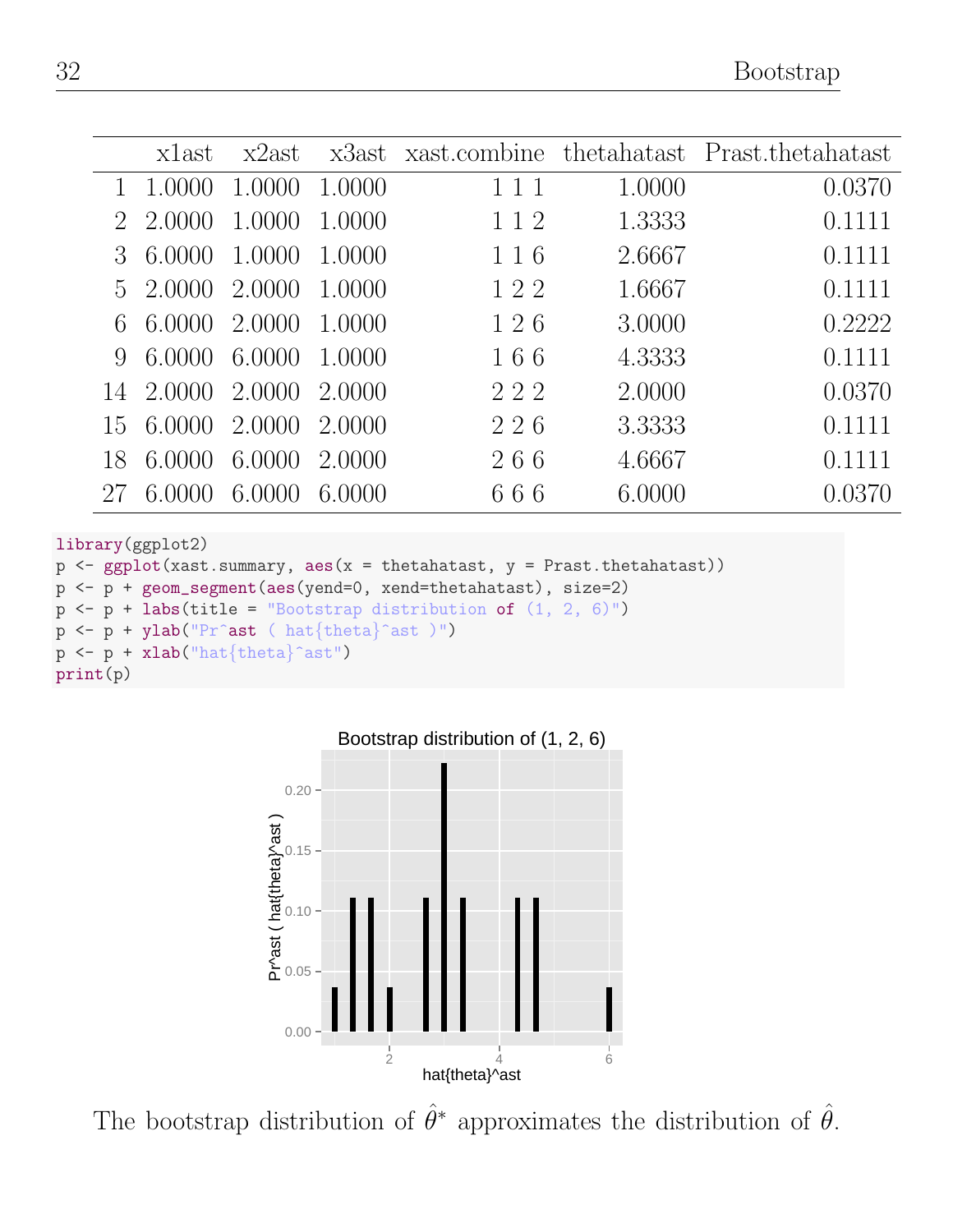Now, let us move on to (1.2), where we are interested in the distribution of

$$
\hat{\theta} - \theta = T(\hat{F}) - T(F) \equiv R(\underline{x}, \hat{F}).
$$

e Though  $\theta$  is unknown, the distribution of  $\hat{\theta} - \theta$  is approximated by the bootstrap distribution of

$$
\hat{\theta}^* - \hat{\theta} = T(\hat{F}^*) - T(\hat{F}) \equiv R(\underline{x}^*, \hat{F}^*).
$$

The value of  $\hat{\theta}$  is known<sup>3</sup>:  $\hat{\theta} = 3$ , so the bootstrap distribution of  $\hat{\theta}^* - \hat{\theta}$ is just the distribution of  $\hat{\theta}^*$  shifted leftwards by  $\hat{\theta} = 3$ .

| xast.summary\$thetahatastdiff <- xast.summary\$thetahatast - mean(x) |  |  |  |  |
|----------------------------------------------------------------------|--|--|--|--|
|----------------------------------------------------------------------|--|--|--|--|

|                |           | thetahatastdiff Prast.thetahatast |
|----------------|-----------|-----------------------------------|
| 1              | $-2.0000$ | 0.0370                            |
| $\overline{2}$ | $-1.6667$ | 0.1111                            |
| 3              | $-0.3333$ | 0.1111                            |
| 5              | $-1.3333$ | 0.1111                            |
| 6              | 0.0000    | 0.2222                            |
| 9              | 1.3333    | 0.1111                            |
| 14             | $-1.0000$ | 0.0370                            |
| 15             | 0.3333    | 0.1111                            |
| 18             | 1.6667    | 0.1111                            |
| 27             | 3.0000    | 0.0370                            |

Suppose instead of a sample of three, we had a sample  $x = \{x_1, x_2, \ldots, x_n\}$ of arbitrary size, n. If the  $x_i$ s are distinct, the number of bootstrap samples  $x^* = \{x_1^*$  $\{x_1^*, x_2^*, \ldots, x_n^*\}$  is large,  $n^n$ . In this case, the bootstrap distribution

e <sup>3</sup>Actually, better to think of this as  $\hat{\theta}$  is fixed relative to the bootstrap distribution, which samples from  $\hat{F}(t)$ , which is fixed. Hence,  $\hat{\theta} = T(\hat{F})$  is fixed relative to the bootstrap distribution.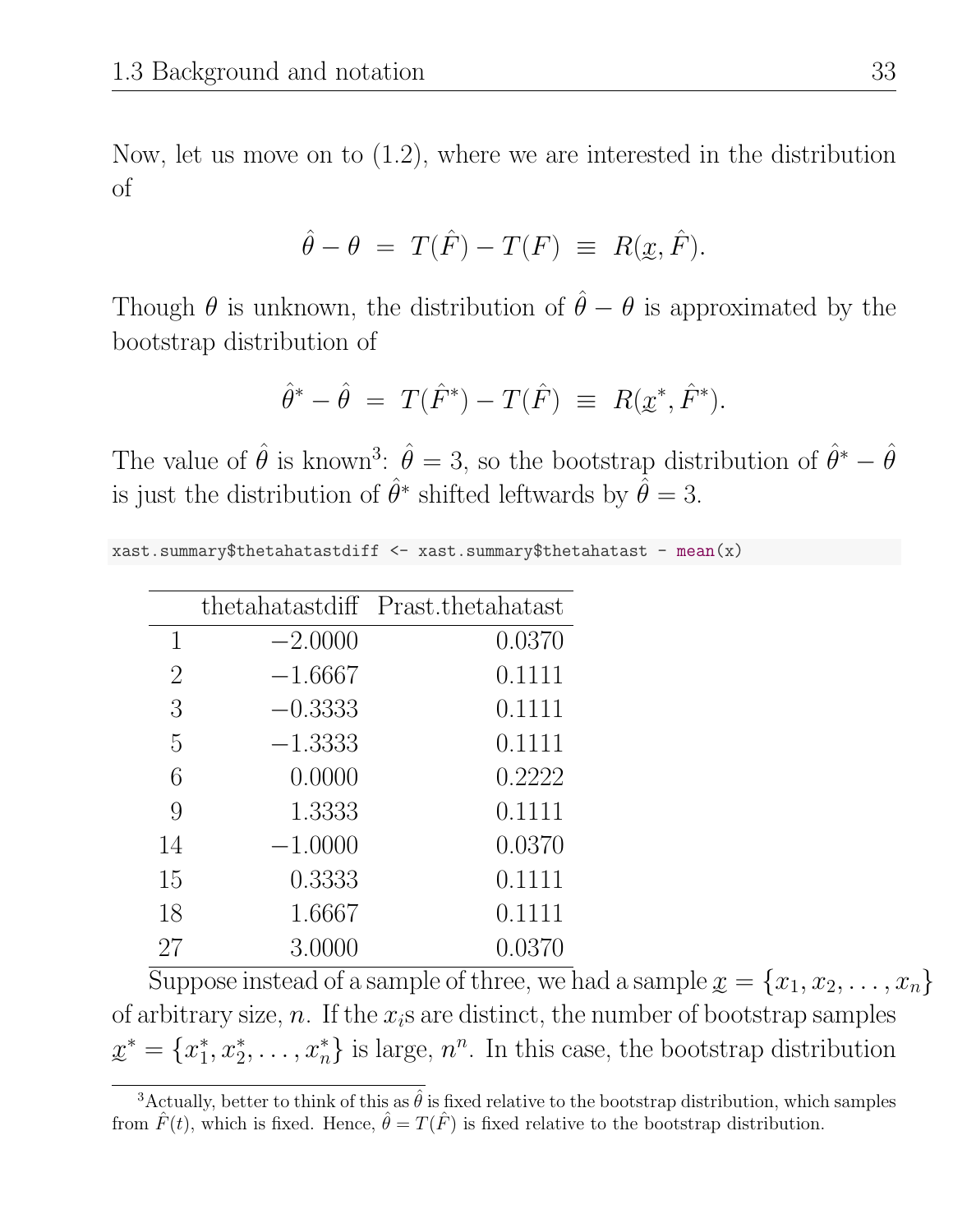of any statistic  $\hat{\theta}^*$  would be impossible to generate, but trivial to approximate via Monte Carlo, by simply generating repeated bootstrapped samples. In particular, if we generate  $B$  independent bootstrap samples:

$$
x_1^* = \{x_{11}^*, x_{12}^*, \dots, x_{1n}^*\} \text{ giving } \hat{\theta}_1^*
$$
  
\n
$$
x_2^* = \{x_{21}^*, x_{22}^*, \dots, x_{2n}^*\} \text{ giving } \hat{\theta}_2^*
$$
  
\n:  
\n
$$
x_B^* = \{x_{B1}^*, x_{B2}^*, \dots, x_{Bn}^*\} \text{ giving } \hat{\theta}_B^*
$$

 $\overline{ }$ Where each is a with replacement sample from  $x^* = \{x_1^*\}$ then the  $\{\hat{\theta}_i^*\}$ s are an iid sample from the bootstr  $x_1^*, x_2^*, \ldots, x_n^* \},$ <sup>\*</sup>/<sub>i</sub>}s are an iid sample from the bootstrap distribution of  $\hat{\theta}^*$ . Thus, the observed distribution of the  $\{\hat{\theta}_i^*\}$  $i$ <sup>\*</sup>}s can be used to approximate or estimate any property of the bootstrapp distribution. As  $B \to \infty$ , our estimates of the bootstrap distribution converges to "true values".

Keep in mind that even if you know the bootstrap distribution of  $\hat{\theta}^*$  it is still an **approximation only** to the distribution of  $\hat{\theta}$ ! The same idea applies when bootstrapping  $\hat{\theta}^* - \hat{\theta}$ .

R has a variety of tools for bootstrapping, including functions in the boot library. Also, as we have already seen, the sample() function allows you to sample with or without replacement from a vector.

**Example, nonparametric BS of CV** Suppose  $X_1, X_2, \ldots, X_n$  are iid from a distribution with cdf  $F(t)$ , and we are interested in estimating the population coefficient-of-variation

$$
CV = 100 \frac{\sigma}{\mu}
$$

where  $\sigma^2 = \text{Var}(X_i)$  and  $\mu = E(X_i)$ . That is, the CV (in %) tells you about how large the standard deviation in the population is relative to the size of the population mean.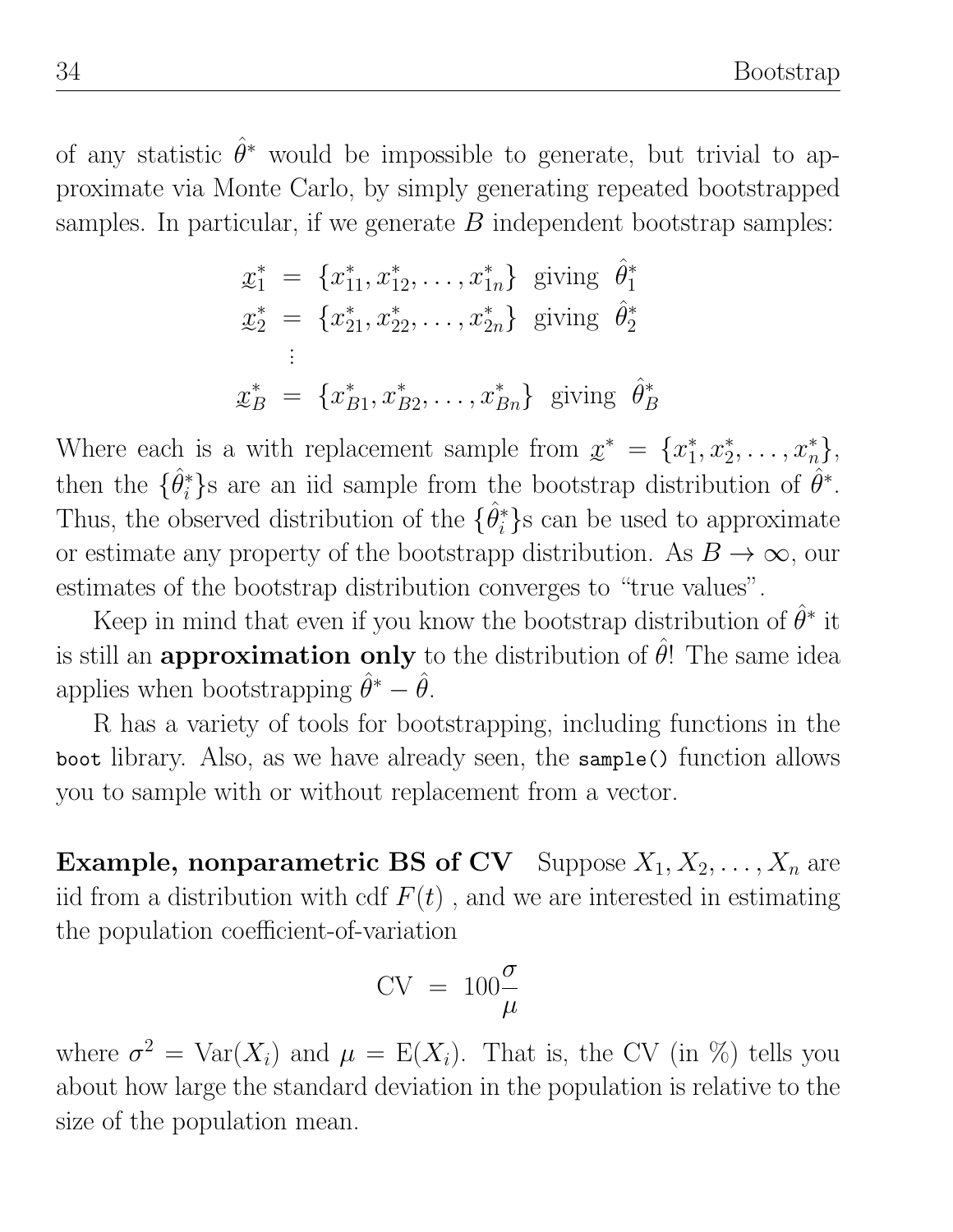Let's assume the population distribution is Normal $(4, 4)$ , giving a population coefficient-of-variation  $CV = 100 \times \sqrt{4}/4 = 0.50\%$ . We assume this fact is unknown to the analyst, who wants to estimate the CV. Assume she draws a sample of size  $n = 20$ . Let's estimates the sampling distribution of the CV using a nonparametric (resample with replacement) bootstrap.

```
# sample size
n \le -20;
# draw sample
x \le rnorm(n, mean = 4, sd = sqrt(4))
# correction factor to use "divide-by-n" variance
n1.n \leq sqrt((n - 1) / n)# Sample summaries
sd.mle \leq n1.n * sd(x) # sd mle
mu.hat \leq mean(x) # mean
cv.hat \le 100 * sd.mle / mu.hat # estimate of the CV
l.cv.hat <- log(cv.hat) # log of the CV
# print values with column names
data.frame(sd.mle, mu.hat, cv.hat, l.cv.hat)
## sd.mle mu.hat cv.hat l.cv.hat
## 1 2.116 4.303 49.17 3.895
# Nonparametric bootstrap
R \leftarrow 1e4# initialize a vector of NAs to hold the CVs as they are calculated
cv.bs \leq rep(NA, R)
for (i.R in 1:R) {
 # resample with replacement
 x.ast <- sample(x, replace = TRUE)
 # calculate the CV of each resample
  cv.bs[i.R] < -100 * n1.n * sd(x.ast) / mean(x.ast)}
l.cv.bs \leftarrow log(cv.bs) # log CV# bs summaries in data.frame
bs.sum <- data.frame(cv.bs, l.cv.bs)
```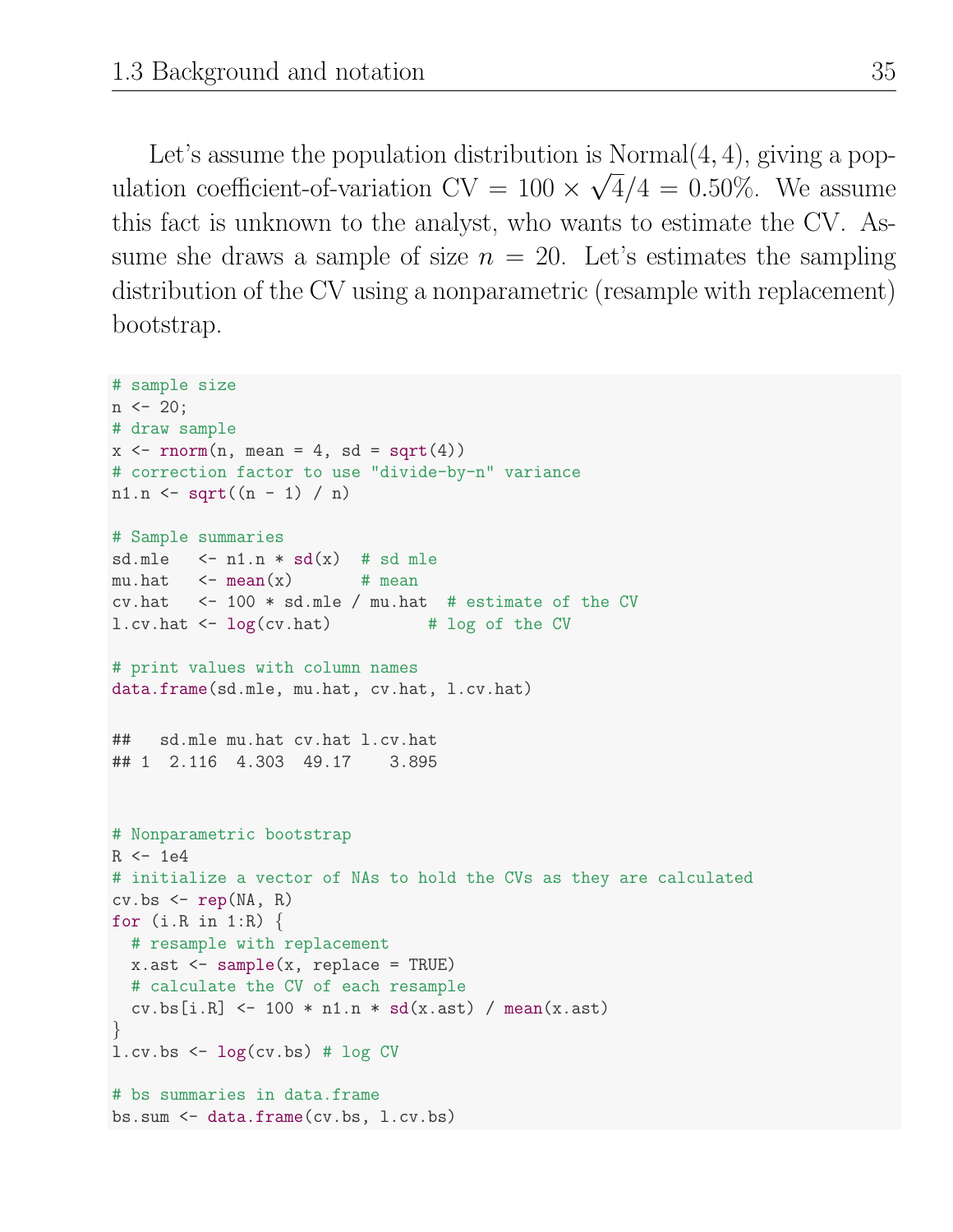Note that there's a faster version of the above code which draws all the samples in one step and calculates row standard deviations and row means of a matrix of samples. Try it.

```
# CV
library(ggplot2)
p \leftarrow \text{gplot}(bs.sum, \text{aes}(x = cv.bs))p \leftarrow p + \text{geom\_histogram}(aes(y = ... density...), binwidth=2)p <- p + labs(title = "Nonparametric bootstrap distribution of CV")
p <- p + geom_vline(aes(xintercept=cv.hat), colour="#BB0000", linetype="solid")
p \leftarrow p + \text{geom\_text}(data = data.frame(MA))a = s(\text{label} = "cv.\text{hat", } x = cv.\text{hat, } y = 0, \text{hjust} = -0.1, \text{vjust} = 1)p \leftarrow p + xlab("CV")print(p)
# log(CV)
library(ggplot2)
p \leftarrow \text{gplot}(bs.sum, aes(x = 1.cv.bs))p \leq p + \text{geom\_histogram}(aes(y = ... density...), binwidth=.05)p \leftarrow p + \text{ labs}(\text{title} = \text{``Nonparametric bootstrap distribution of } \log(\text{CV})\text{''})p <- p + geom_vline(aes(xintercept=l.cv.hat), colour="#BB0000", linetype="solid")
p \leq p + \text{geom\_text(data} = \text{data-frame}(\text{NA}), \text{aes}(\text{label} = "1.cv.\text{hat", } x=1.cv.\text{hat, } y=0, \text{hjust}=-0.1, \text{vjust}=1))p \leftarrow p + x \text{lab("log(CV))")}print(p)
```


Nonparametric bootstrap distribution of C\ Nonparametric bootstrap distribution of log(C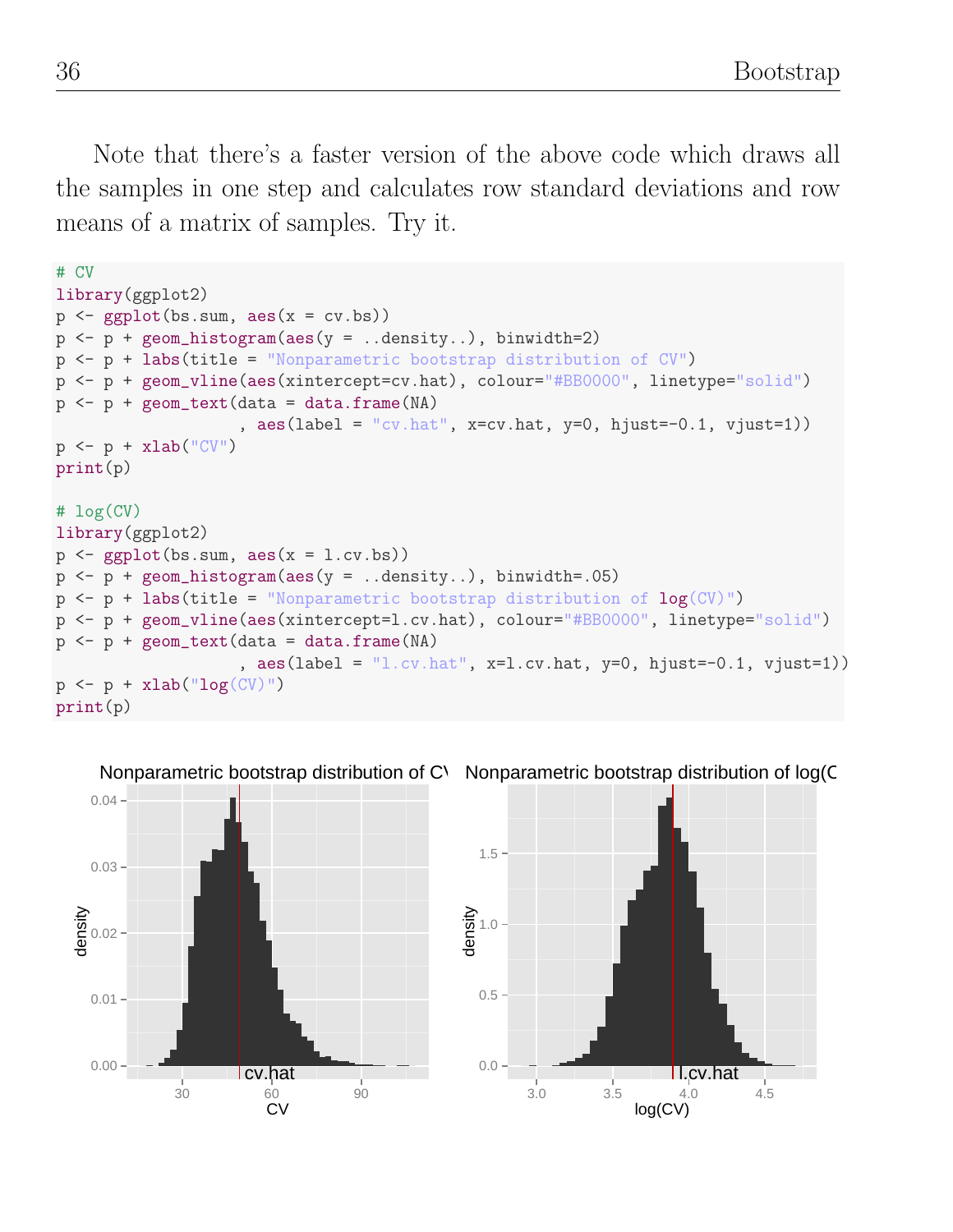For the sample, the CV is about 55%, which is fairly close to the population CV of 50%. The bootstrap distribution of CV is skewed to the left while the bootstrap distribution of  $log(CV)$  is skewed to the right.

#### 1.3.1 Parametric bootstrap

Suppose  $X_1, X_2, \ldots, X_n$  are iid from a distribution with cdf  $F_\tau(t)$  that depends on a parameter  $\tau$ , which could be a scaler or vector. Assume we are interested in the distribution of  $R(x, F_\tau)$ , where as before  $x^* =$  ${x_1^*, x_2^*, \ldots, x_n^*}$ . In the parametric bootstrap we assume the model ho  $x_1^*, x_2^*, \ldots, x_n^*$ . In the parametric bootstrap we assume the model holds, estimate  $\tau$  based on the data, typically by maximum likelihood (ML), then estimate the distribution of  $R(\mathfrak{L}, F_{\tau})$  with the distribution of  $R(\mathfrak{L}^*, F_{\hat{\tau}})$ . Here  $\hat{\tau}$  is the estimate of  $\tau$ .

The only wrinkle with the parametric bootstrap is that the bootstrap samples are from the distribution  $F_{\hat{\tau}}$ , which is an estimated parametric distribution purses the nonparametric bootstrap, where samples are from  $F(t)$ , the empirical cdf.

The power of the nonparametric bootstrap is that it does not require distributional assumptions, so many bootstrappers prefer the nonparametric approach.

Example, parametric BS of CV Suppose in the CV problem we assume

$$
X_1, X_2, \ldots, X_n \overset{\text{iid}}{\sim} \text{Normal}(\mu, \sigma^2)
$$

where  $\tau = (\mu, \sigma^2)$  is unknown. Here  $n = 20$ . To implement the parametric bootstrap assessment of the distributions of  $CV$  and  $log CV$  we

1. estimate  $\mu$  and  $\sigma^2$  by MLE from data:  $\hat{\mu} = \bar{x} = 4.303$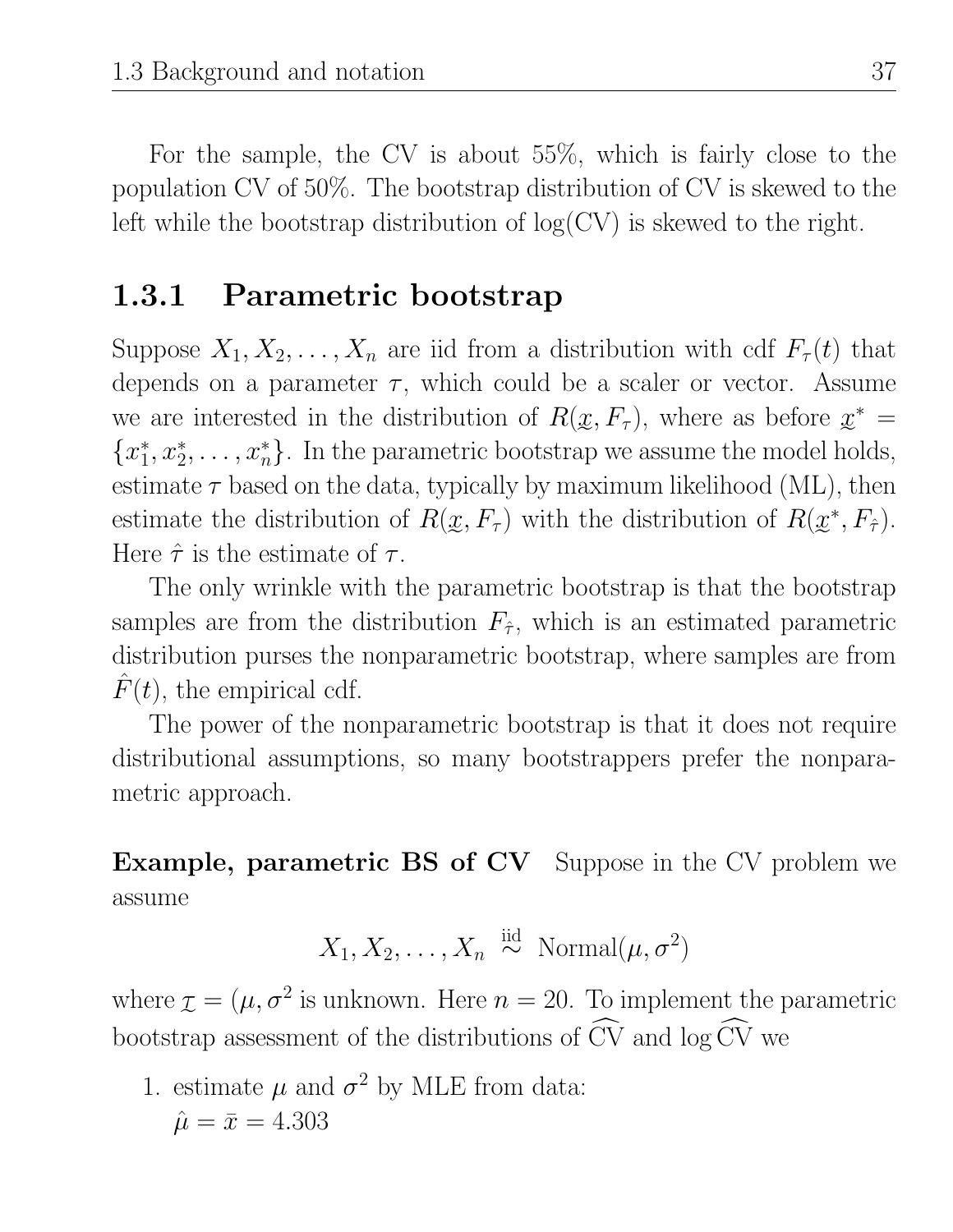$$
\hat{\sigma} = \sqrt{\frac{1}{n} \sum_{i} (x_i - \bar{x})^2} = 2.116
$$

2. generate  $B$  bootstrap samples

$$
\mathbf{x}_{i}^{*} = \{x_{i1}^{*}, x_{i2}^{*}, \ldots, x_{in}^{*}\} \overset{\text{iid}}{\sim} \text{Normal}(\hat{\mu}, \hat{\sigma}^{2})
$$

and from each compute  $\widehat{\text{CV}}_i^*$  and  $log(\widehat{\text{CV}}_i^*)$ .

Note we I draw all the bootstrap samples with one call to rnorm().

If the normal model is correct, then the parametric and non-parametric bootstraps are both estimating the sampling distribution of the estimated  $CV$ , and  $log(CV)$ . The histograms from the two methods are fairly similar, although the parametric bootstrap distribution of the  $log(CV)$  appears to more symmetric.

```
# Parametric bootstrap
R \leftarrow 1e4# draw a matrix of samples
x.ast \leq matrix(rnorm(R*n, mean = mu.hat, sd = sd.mle), nrow = R)
# row sd and mean give a vector of CVs
cv.bs \leq 100 * n1.n * apply(x.ast, 1, sd) / apply(x.ast, 1, mean)
l.cv.bs \leftarrow log(cv.bs) \# log CV# bs summaries in data.frame
bs.sum <- data.frame(cv.bs, l.cv.bs)
```

```
# CV
library(ggplot2)
p \leftarrow \text{gplot}(bs.sum, \text{aes}(x = cv.bs))p \leftarrow p + \text{geom\_histogram}(aes(y = ... density...), binwidth=2)p <- p + labs(title = "Parametric bootstrap distribution of CV")
p <- p + geom_vline(aes(xintercept=cv.hat), colour="#BB0000", linetype="solid")
p \leftarrow p + \text{geom\_text(data = data-frame(MA)}, aes(label = "cv.hat", x=cv.hat, y=0, hjust=-0.1, vjust=1))p \leftarrow p + xlab("CV")print(p)
```